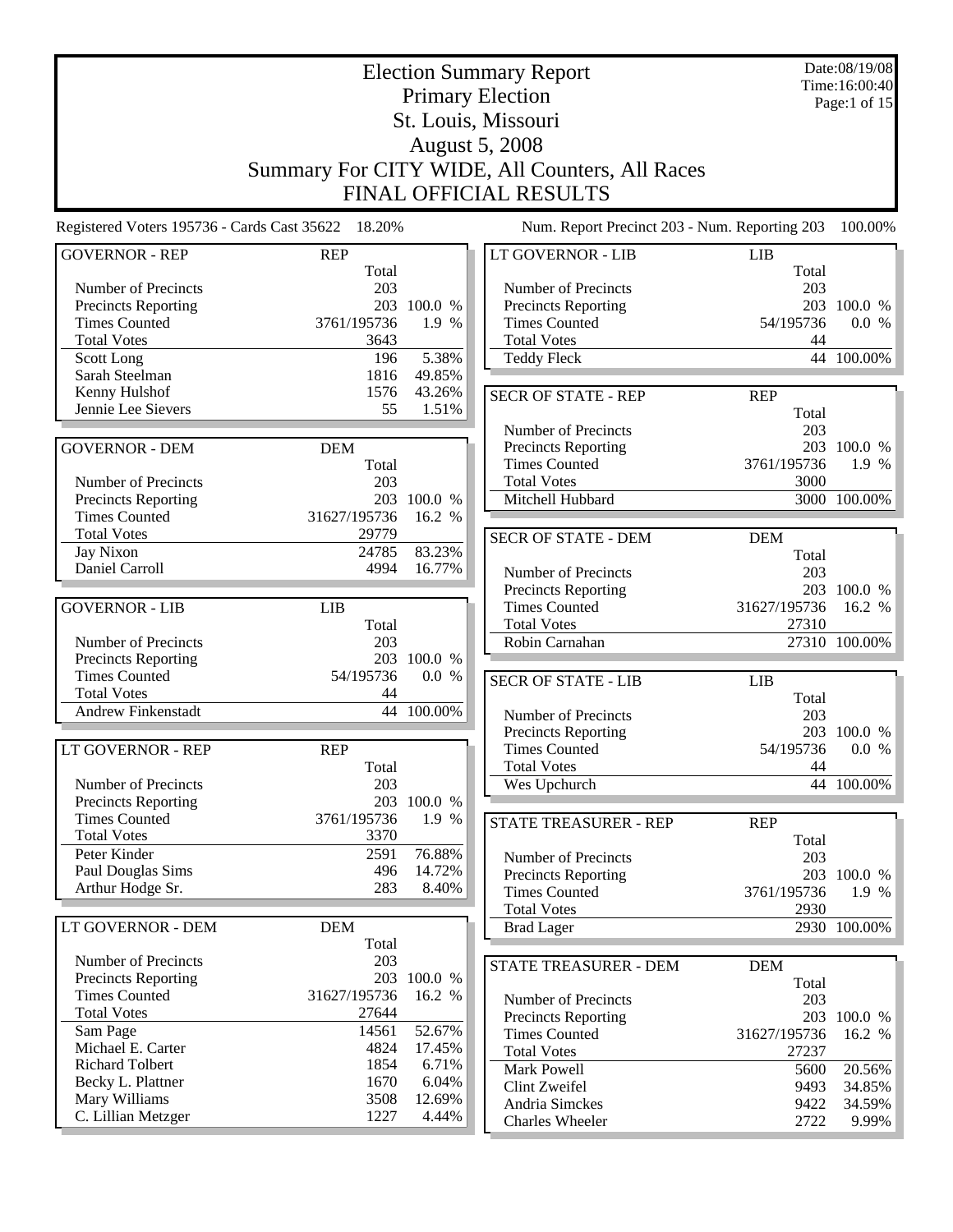|                                                    | <b>Election Summary Report</b> |                  | Date:08/19/08<br>Time:16:00:40                 |                     |                 |
|----------------------------------------------------|--------------------------------|------------------|------------------------------------------------|---------------------|-----------------|
|                                                    |                                |                  | <b>Primary Election</b>                        |                     | Page: $2$ of 15 |
|                                                    |                                |                  | St. Louis, Missouri                            |                     |                 |
|                                                    |                                |                  | <b>August 5, 2008</b>                          |                     |                 |
|                                                    |                                |                  |                                                |                     |                 |
|                                                    |                                |                  | Summary For CITY WIDE, All Counters, All Races |                     |                 |
|                                                    |                                |                  | FINAL OFFICIAL RESULTS                         |                     |                 |
| Registered Voters 195736 - Cards Cast 35622 18.20% |                                |                  | Num. Report Precinct 203 - Num. Reporting 203  |                     | 100.00%         |
| <b>ATTY GENERAL - REP</b>                          | <b>REP</b><br>Total            |                  | <b>US REP DIST 3 - DEM</b>                     | <b>DEM</b><br>Total |                 |
| Number of Precincts                                | 203                            |                  | Number of Precincts                            | 103                 |                 |
| Precincts Reporting                                |                                | 203 100.0 %      | Precincts Reporting                            |                     | 103 100.0 %     |
| <b>Times Counted</b>                               | 3761/195736                    | 1.9 %            | <b>Times Counted</b>                           | 14911/97359         | 15.3 %          |
| <b>Total Votes</b>                                 | 3035                           |                  | <b>Total Votes</b>                             | 12947               |                 |
| Mike Gibbons                                       |                                | 3035 100.00%     | Russ Carnahan                                  |                     | 12947 100.00%   |
|                                                    |                                |                  |                                                |                     |                 |
| <b>ATTY GENERAL - DEM</b>                          | <b>DEM</b><br>Total            |                  | <b>US REP DIST 3 - LIB</b>                     | LIB<br>Total        |                 |
| Number of Precincts                                | 203                            |                  | Number of Precincts                            | 103                 |                 |
| Precincts Reporting                                |                                | 203 100.0 %      | <b>Precincts Reporting</b>                     |                     | 103 100.0 %     |
| <b>Times Counted</b>                               | 31627/195736                   | 16.2 %           | <b>Times Counted</b>                           | 47/97359            | 0.0 %           |
| <b>Total Votes</b>                                 | 29172                          |                  | <b>Total Votes</b>                             | 39                  |                 |
| Chris Koster                                       | 8075                           | 27.68%           | Kevin C. Babcock                               |                     | 39 100.00%      |
| <b>Margaret Donnelly</b>                           | 14471                          | 49.61%           |                                                |                     |                 |
| <b>Jeff Harris</b>                                 | 5274                           | 18.08%           | STATE SEN DIST 1 - REP                         | <b>REP</b>          |                 |
| Molly Williams                                     | 1352                           | 4.63%            |                                                | Total               |                 |
|                                                    |                                |                  | Number of Precincts                            | 14                  |                 |
| US REP DIST 1 - DEM                                | <b>DEM</b>                     |                  | Precincts Reporting                            |                     | 14 100.0 %      |
| Number of Precincts                                | Total<br>100                   |                  | <b>Times Counted</b><br><b>Total Votes</b>     | 730/15448<br>580    | 4.7 %           |
| Precincts Reporting                                |                                | 100 100.0 %      | Jim Lembke                                     |                     | 580 100.00%     |
| <b>Times Counted</b>                               | 16717/98377                    | 17.0 %           |                                                |                     |                 |
| <b>Total Votes</b>                                 | 14829                          |                  | STATE SEN DIST 1 - DEM                         | <b>DEM</b>          |                 |
| Wm. Lacy Clay                                      |                                | 14829 100.00%    |                                                | Total               |                 |
|                                                    |                                |                  | Number of Precincts                            | 14                  |                 |
| US REP DIST 1 - LIB                                | <b>LIB</b>                     |                  | <b>Precincts Reporting</b>                     |                     | 14 100.0 %      |
|                                                    | Total                          |                  | <b>Times Counted</b>                           | 2178/15448          | 14.1 %          |
| Number of Precincts                                | 100                            |                  | <b>Total Votes</b>                             | 1758                |                 |
| Precincts Reporting                                |                                | 100 100.0 %      | Joan Barry                                     |                     | 1758 100.00%    |
| <b>Times Counted</b><br><b>Total Votes</b>         | 7/98377<br>5                   | 0.0 %            |                                                |                     |                 |
| Robb E. Cunningham                                 | 5                              | 100.00%          | STATE SEN DIST 5 - DEM                         | <b>DEM</b>          |                 |
|                                                    |                                |                  | Number of Precincts                            | Total<br>95         |                 |
| <b>US REP DIST 3 - REP</b>                         | <b>REP</b>                     |                  | Precincts Reporting                            |                     | 95 100.0 %      |
|                                                    | Total                          |                  | <b>Times Counted</b>                           | 12909/83450         | 15.5 %          |
| Number of Precincts                                | 103                            |                  | <b>Total Votes</b>                             | 12339               |                 |
| Precincts Reporting                                |                                | 103 100.0 %      | Rodney R. Hubbard                              | 6119                | 49.59%          |
| <b>Times Counted</b>                               | 3082/97359                     | 3.2 %            | Robin Wright-Jones                             | 6220                | 50.41%          |
| <b>Total Votes</b>                                 | 2493                           |                  |                                                |                     |                 |
| Chris Sander                                       | 1000                           | 40.11%           | STATE SEN DIST 5 - LIB                         | <b>LIB</b>          |                 |
| John Wayne Tucker<br>Greg Zotta                    | 746<br>389                     | 29.92%<br>15.60% |                                                | Total               |                 |
| Pat Ertmann                                        | 358                            | 14.36%           | Number of Precincts                            | 95                  |                 |
|                                                    |                                |                  | <b>Precincts Reporting</b>                     |                     | 95 100.0 %      |
|                                                    |                                |                  | <b>Times Counted</b><br><b>Total Votes</b>     | 17/83450<br>13      | 0.0 %           |
|                                                    |                                |                  | Robert Christophel                             |                     | 13 100.00%      |
|                                                    |                                |                  |                                                |                     |                 |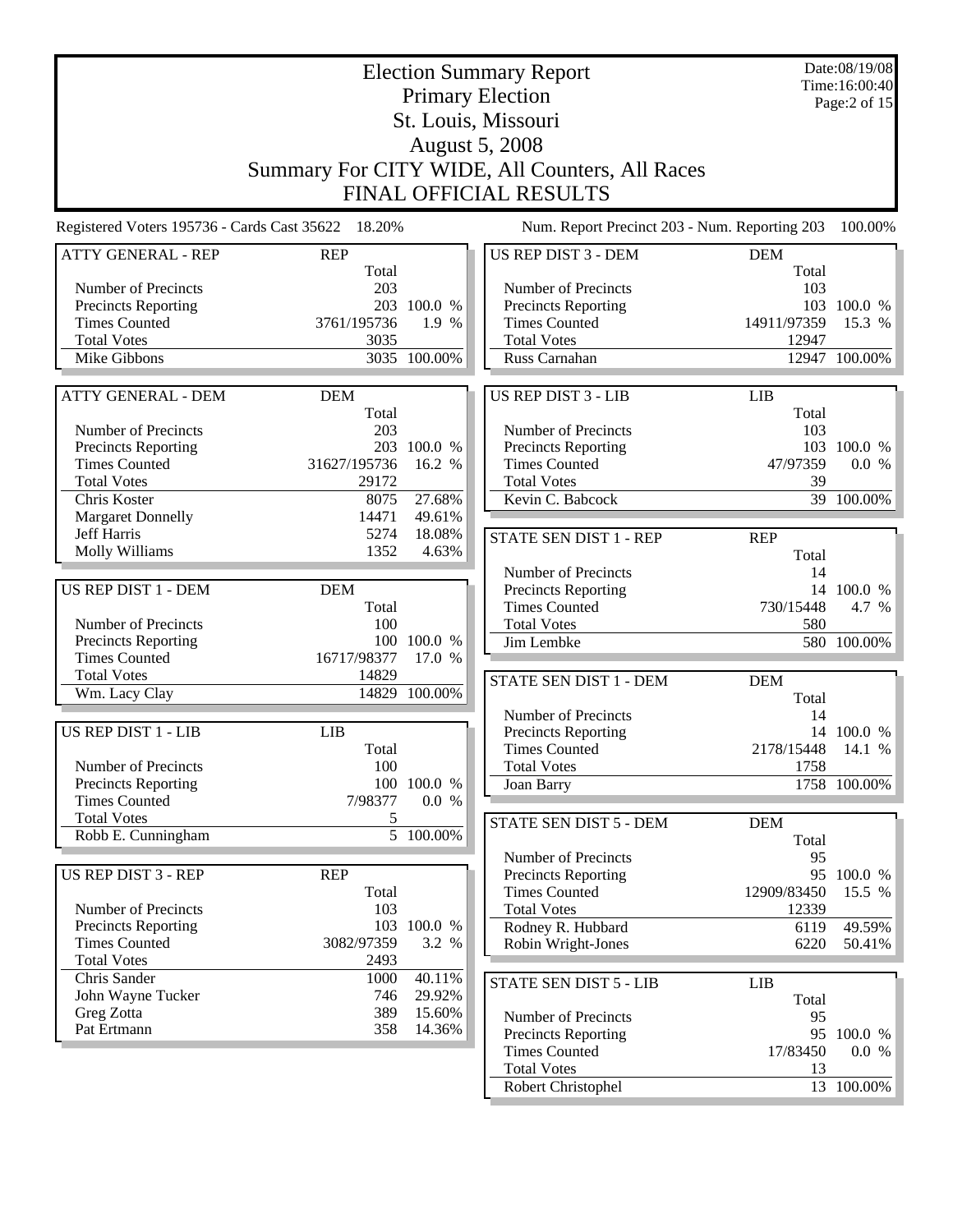|                                                    |                         | Date:08/19/08<br>Time:16:00:40 |                                                |                     |                  |  |
|----------------------------------------------------|-------------------------|--------------------------------|------------------------------------------------|---------------------|------------------|--|
|                                                    | <b>Primary Election</b> |                                |                                                |                     |                  |  |
|                                                    |                         |                                | St. Louis, Missouri                            |                     | Page:3 of 15     |  |
|                                                    |                         |                                | <b>August 5, 2008</b>                          |                     |                  |  |
|                                                    |                         |                                | Summary For CITY WIDE, All Counters, All Races |                     |                  |  |
|                                                    |                         |                                | <b>FINAL OFFICIAL RESULTS</b>                  |                     |                  |  |
| Registered Voters 195736 - Cards Cast 35622 18.20% |                         |                                | Num. Report Precinct 203 - Num. Reporting 203  |                     | 100.00%          |  |
|                                                    |                         |                                |                                                |                     |                  |  |
| STATE REP DIST 57 - DEM                            | <b>DEM</b><br>Total     |                                | STATE REP DIST 63 - DEM                        | <b>DEM</b><br>Total |                  |  |
| Number of Precincts                                | 20                      |                                | Number of Precincts                            | 23                  |                  |  |
| <b>Precincts Reporting</b>                         | 20                      | 100.0 %                        | Precincts Reporting                            | 23                  | 100.0 %          |  |
| <b>Times Counted</b>                               | 2992/20492              | 14.6 %                         | <b>Times Counted</b>                           | 3205/19163          | 16.7 %           |  |
| <b>Total Votes</b>                                 | 2862                    |                                | <b>Total Votes</b>                             | 2921                |                  |  |
| Joseph (Joe) Palm<br>Talibdin El-Amin              | 1052<br>1810            | 36.76%<br>63.24%               | Tishaura O. Jones<br><b>April Harris</b>       | 1577<br>1344        | 53.99%<br>46.01% |  |
|                                                    |                         |                                |                                                |                     |                  |  |
| STATE REP DIST 58 - DEM                            | <b>DEM</b>              |                                | STATE REP DIST 64 - DEM                        | <b>DEM</b>          |                  |  |
|                                                    | Total                   |                                |                                                | Total               |                  |  |
| Number of Precincts                                | 20                      |                                | Number of Precincts                            | 20                  |                  |  |
| <b>Precincts Reporting</b>                         |                         | 20 100.0 %                     | <b>Precincts Reporting</b>                     | 20                  | 100.0 %          |  |
| <b>Times Counted</b>                               | 3226/18648              | 17.3 %                         | <b>Times Counted</b>                           | 3007/15615          | 19.3 %           |  |
| <b>Total Votes</b>                                 | 2270                    |                                | <b>Total Votes</b>                             | 2958                |                  |  |
| James T. Morris                                    |                         | 2270 100.00%                   | Rachel Storch<br>Michael Roberts Jr.           | 2348<br>610         | 79.38%<br>20.62% |  |
| STATE REP DIST 59 - DEM                            |                         |                                |                                                |                     |                  |  |
|                                                    | <b>DEM</b><br>Total     |                                | STATE REP DIST 65 - DEM                        | <b>DEM</b>          |                  |  |
| Number of Precincts                                | 18                      |                                |                                                | Total               |                  |  |
| <b>Precincts Reporting</b>                         |                         | 18 100.0 %                     | Number of Precincts                            | 19                  |                  |  |
| <b>Times Counted</b>                               | 2004/15907              | 12.6 %                         | Precincts Reporting                            |                     | 19 100.0 %       |  |
| <b>Total Votes</b>                                 | 1699                    |                                | <b>Times Counted</b>                           | 3818/21537          | 17.7 %           |  |
| Jeanette Mott Oxford                               |                         | 1699 100.00%                   | <b>Total Votes</b>                             | 3738                |                  |  |
|                                                    |                         |                                | Michele Kratky                                 | 1934                | 51.74%           |  |
| STATE REP DIST 59 - LIB                            | <b>LIB</b>              |                                | Michael Favazza                                | 1804                | 48.26%           |  |
| Number of Precincts                                | Total<br>18             |                                | STATE REP DIST 66 - REP                        | <b>REP</b>          |                  |  |
| <b>Precincts Reporting</b>                         |                         | 18 100.0 %                     |                                                | Total               |                  |  |
| <b>Times Counted</b>                               | 9/15907                 | 0.1 %                          | Number of Precincts                            | 9                   |                  |  |
| <b>Total Votes</b>                                 | 7                       |                                | <b>Precincts Reporting</b>                     |                     | 9 100.0 %        |  |
| Michael Peters Jr.                                 |                         | 7 100.00%                      | <b>Times Counted</b>                           | 399/8912            | 4.5 %            |  |
|                                                    |                         |                                | <b>Total Votes</b>                             | 329                 |                  |  |
| STATE REP DIST 60 - DEM                            | <b>DEM</b>              |                                | Jerry Morgan                                   |                     | 329 100.00%      |  |
|                                                    | Total                   |                                |                                                |                     |                  |  |
| Number of Precincts                                | 22                      |                                | STATE REP DIST 66 - DEM                        | <b>DEM</b>          |                  |  |
| Precincts Reporting<br><b>Times Counted</b>        | 3789/21058              | 22 100.0 %<br>18.0 %           | Number of Precincts                            | Total<br>9          |                  |  |
| <b>Total Votes</b>                                 | 3645                    |                                | Precincts Reporting                            |                     | 9 100.0 %        |  |
| Jamilah Nasheed                                    | 2733                    | 74.98%                         | <b>Times Counted</b>                           | 1113/8912           | 12.5 %           |  |
| Kimberly Gardner                                   | 912                     | 25.02%                         | <b>Total Votes</b>                             | 929                 |                  |  |
|                                                    |                         |                                | Michael Vogt                                   |                     | 929 100.00%      |  |
| STATE REP DIST 61 - DEM                            | <b>DEM</b>              |                                |                                                |                     |                  |  |
| Number of Precincts                                | Total<br>21             |                                |                                                |                     |                  |  |
| <b>Precincts Reporting</b>                         | 21                      | 100.0 %                        |                                                |                     |                  |  |
| <b>Times Counted</b>                               | 3187/20425              | 15.6 %                         |                                                |                     |                  |  |
| <b>Total Votes</b>                                 | 3039                    |                                |                                                |                     |                  |  |
| Chris Carter                                       | 1979                    | 65.12%                         |                                                |                     |                  |  |
| Curtis Royston III                                 | 516                     | 16.98%                         |                                                |                     |                  |  |
| Anthony Bell                                       | 544                     | 17.90%                         |                                                |                     |                  |  |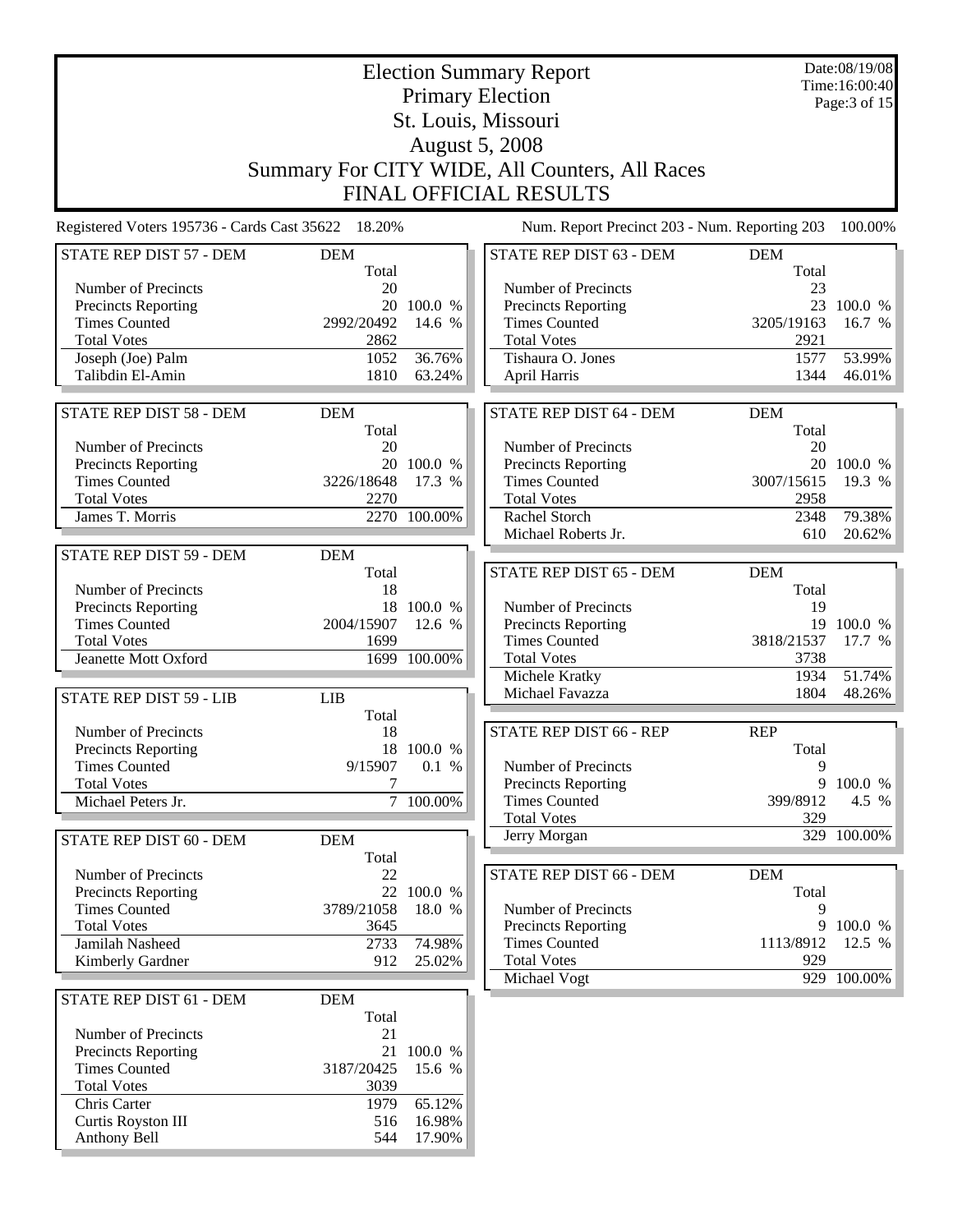|                                                    |                     |                       | <b>Election Summary Report</b>                 |                  | Date:08/19/08<br>Time:16:00:40 |  |
|----------------------------------------------------|---------------------|-----------------------|------------------------------------------------|------------------|--------------------------------|--|
|                                                    |                     |                       | <b>Primary Election</b>                        |                  | Page:4 of 15                   |  |
|                                                    | St. Louis, Missouri |                       |                                                |                  |                                |  |
|                                                    |                     |                       | <b>August 5, 2008</b>                          |                  |                                |  |
|                                                    |                     |                       | Summary For CITY WIDE, All Counters, All Races |                  |                                |  |
|                                                    |                     |                       | <b>FINAL OFFICIAL RESULTS</b>                  |                  |                                |  |
| Registered Voters 195736 - Cards Cast 35622 18.20% |                     |                       | Num. Report Precinct 203 - Num. Reporting 203  |                  | 100.00%                        |  |
| STATE REP DIST 67 - DEM                            | <b>DEM</b>          |                       | <b>CITY TREASURER - DEM</b>                    | <b>DEM</b>       |                                |  |
|                                                    | Total               |                       |                                                | Total            |                                |  |
| Number of Precincts                                | 16                  |                       | Number of Precincts                            | 203              |                                |  |
| Precincts Reporting                                |                     | 16 100.0 %            | <b>Precincts Reporting</b>                     |                  | 203 100.0 %                    |  |
| <b>Times Counted</b>                               | 2845/16560          | 17.2 %                | <b>Times Counted</b>                           | 31628/195736     | 16.2 %                         |  |
| <b>Total Votes</b>                                 | 2775                |                       | <b>Total Votes</b>                             | 27412            |                                |  |
| Mike Colona                                        | 1184<br>168         | 42.67%<br>6.05%       | Larry Williams<br>Daniel Schesch               | 21147<br>6265    | 77.15%<br>22.85%               |  |
| Chad Beffa<br>Joan Landmann                        | 734                 | 26.45%                |                                                |                  |                                |  |
| Robert (Rob) Stelzer                               | 623                 | 22.45%                | <b>CITY TREASURER - GRN</b>                    | <b>GRN</b>       |                                |  |
| <b>Emily Jo Pierce</b>                             | 66                  | 2.38%                 |                                                | Total            |                                |  |
|                                                    |                     |                       | Number of Precincts                            | 203              |                                |  |
| STATE REP DIST 108 - DEM                           | <b>DEM</b>          |                       | <b>Precincts Reporting</b>                     |                  | 203 100.0 %                    |  |
|                                                    | Total               |                       | <b>Times Counted</b>                           | 22/195736        | 0.0 %                          |  |
| Number of Precincts                                | 15                  |                       | <b>Total Votes</b>                             | 20               |                                |  |
| <b>Precincts Reporting</b>                         |                     | 15 100.0 %            | Donald E. DeVivo                               |                  | 20 100.00%                     |  |
| <b>Times Counted</b>                               | 2447/17419          | 14.0 %                |                                                |                  |                                |  |
| <b>Total Votes</b>                                 | 2233                |                       | W1 COMMITTEEMAN - REP                          | <b>REP</b>       |                                |  |
| Jacob Hummel                                       | 1919<br>314         | 85.94%                |                                                | Total            |                                |  |
| <b>Art Gansner</b>                                 |                     | 14.06%                | Number of Precincts                            | 8                |                                |  |
| <b>CIRCUIT ATTORNEY - DEM</b>                      |                     |                       | <b>Precincts Reporting</b>                     | 8                | 100.0 %                        |  |
|                                                    | <b>DEM</b><br>Total |                       | <b>Times Counted</b><br><b>Total Votes</b>     | 6/7904           | 0.1 %                          |  |
| Number of Precincts                                | 203                 |                       | Write-in Votes                                 | $\mathbf{1}$     | 100.00%                        |  |
| Precincts Reporting                                |                     | 203 100.0 %           |                                                |                  |                                |  |
| <b>Times Counted</b>                               | 31627/195736        | 16.2 %                | W1 COMMITTEEMAN - DEM                          | <b>DEM</b>       |                                |  |
| <b>Total Votes</b>                                 | 26588               |                       |                                                | Total            |                                |  |
| Jennifer Joyce                                     |                     | 26588 100.00%         | Number of Precincts                            | 8                |                                |  |
|                                                    |                     |                       | <b>Precincts Reporting</b>                     |                  | 8 100.0 %                      |  |
| <b>PUBLIC ADMIN - DEM</b>                          | <b>DEM</b>          |                       | <b>Times Counted</b>                           | 1257/7904        | 15.9 %                         |  |
|                                                    | Total               |                       | <b>Total Votes</b>                             | 970              |                                |  |
| Number of Precincts                                | 203                 |                       | Talibdin El-Amin                               | 934              | 96.29%                         |  |
| Precincts Reporting<br><b>Times Counted</b>        | 31627/195736        | 203 100.0 %<br>16.2 % | Write-in Votes                                 | 36               | 3.71%                          |  |
| <b>Total Votes</b>                                 | 24006               |                       |                                                |                  |                                |  |
| <b>Gerard Nester</b>                               |                     | 24006 100.00%         | W1 COMMITTEEWOMAN - REP                        | <b>REP</b>       |                                |  |
|                                                    |                     |                       | Number of Precincts                            | Total            |                                |  |
| <b>SHERIFF - DEM</b>                               | <b>DEM</b>          |                       | Precincts Reporting                            | 8<br>8           | 100.0 %                        |  |
|                                                    | Total               |                       | <b>Times Counted</b>                           | 6/7904           | 0.1 %                          |  |
| Number of Precincts                                | 203                 |                       | <b>Total Votes</b>                             | 0                |                                |  |
| <b>Precincts Reporting</b>                         |                     | 203 100.0 %           | Write-in Votes                                 | $\boldsymbol{0}$ | N/A                            |  |
| <b>Times Counted</b>                               | 31627/195736        | 16.2 %                |                                                |                  |                                |  |
| <b>Total Votes</b>                                 | 27558               |                       | W1 COMMITTEEWOMAN - DEM                        | <b>DEM</b>       |                                |  |
| James W. Murphy                                    | 19708               | 71.51%                |                                                | Total            |                                |  |
| Ken Griffey                                        | 7850                | 28.49%                | Number of Precincts                            | 8                |                                |  |
|                                                    |                     |                       | <b>Precincts Reporting</b>                     | 8                | 100.0 %                        |  |
|                                                    |                     |                       | <b>Times Counted</b>                           | 1257/7904        | 15.9 %                         |  |
|                                                    |                     |                       | <b>Total Votes</b><br>Yaphett El-Amin          | 996<br>955       | 95.88%                         |  |
|                                                    |                     |                       | Write-in Votes                                 | 41               | 4.12%                          |  |
|                                                    |                     |                       |                                                |                  |                                |  |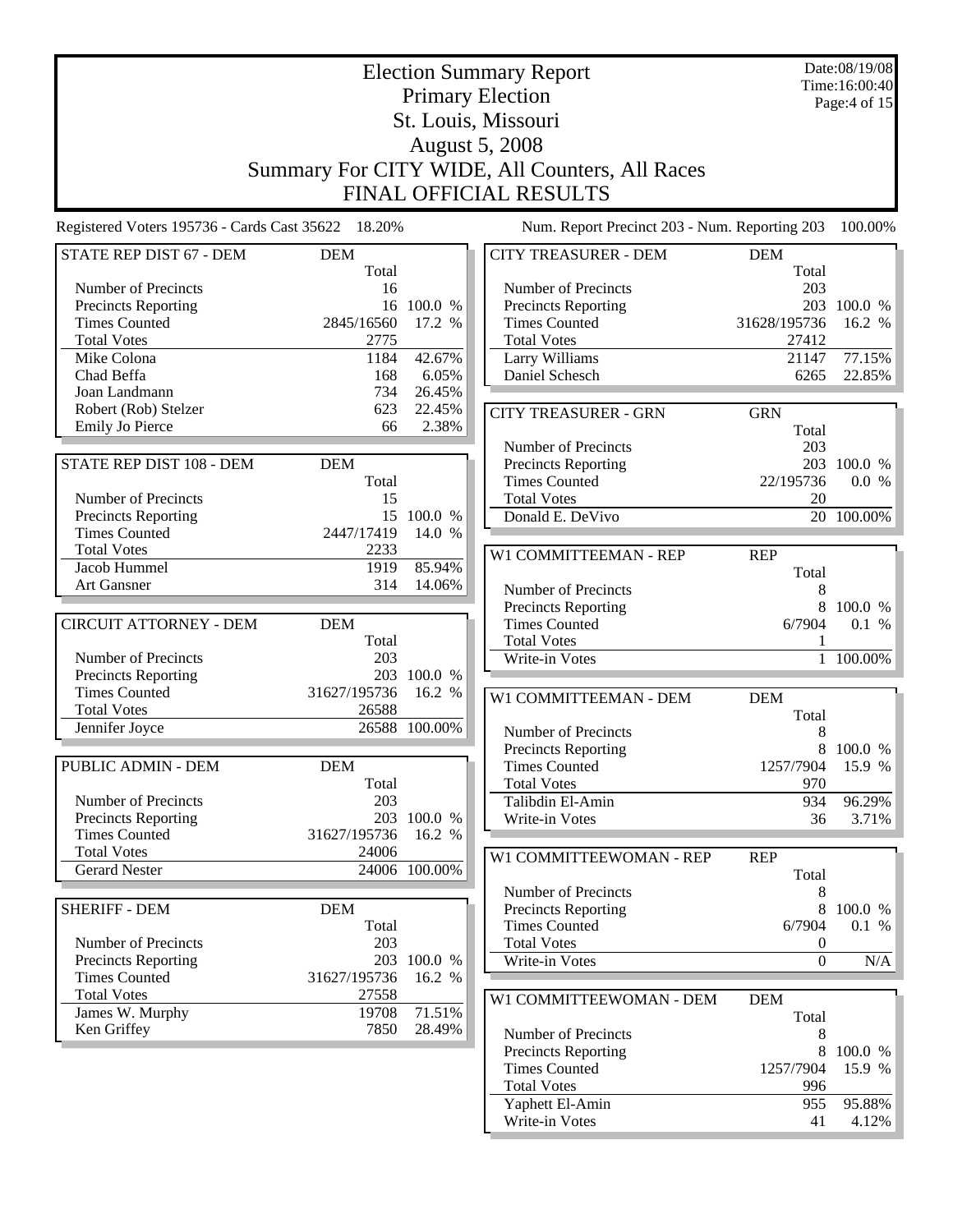|                                             |                     | Date:08/19/08<br>Time:16:00:40<br>Page: 5 of 15 |                                                                                 |                     |         |
|---------------------------------------------|---------------------|-------------------------------------------------|---------------------------------------------------------------------------------|---------------------|---------|
|                                             |                     |                                                 | <b>August 5, 2008</b>                                                           |                     |         |
|                                             |                     |                                                 | Summary For CITY WIDE, All Counters, All Races<br><b>FINAL OFFICIAL RESULTS</b> |                     |         |
| Registered Voters 195736 - Cards Cast 35622 | 18.20%              |                                                 | Num. Report Precinct 203 - Num. Reporting 203                                   |                     | 100.00% |
| W2 COMMITTEEMAN - REP                       | <b>REP</b><br>Total |                                                 | W3 COMMITTEEMAN - DEM                                                           | <b>DEM</b><br>Total |         |
| Number of Precincts                         | 6                   |                                                 | Number of Precincts                                                             | 8                   |         |
| Precincts Reporting                         | 6                   | 100.0 %                                         | Precincts Reporting                                                             | 8                   | 100.0 % |
| <b>Times Counted</b>                        | 44/6669             | 0.7 %                                           | <b>Times Counted</b>                                                            | 998/6482            | 15.4 %  |
| <b>Total Votes</b>                          | 6                   |                                                 | <b>Total Votes</b>                                                              | 932                 |         |
| Write-in Votes                              | 6                   | 100.00%                                         | Johnnie Saddler                                                                 | 344                 | 36.91%  |
|                                             |                     |                                                 | Anthony Bell                                                                    | 252                 | 27.04%  |
| W2 COMMITTEEMAN - DEM                       | <b>DEM</b>          |                                                 | Terrance L. Ferguson                                                            | 34                  | 3.65%   |
|                                             | Total               |                                                 | Jeffrey Hardin                                                                  | 298                 | 31.97%  |
| Number of Precincts                         | 6                   |                                                 | Write-in Votes                                                                  | 4                   | 0.43%   |
| Precincts Reporting                         | 6                   | 100.0 %                                         |                                                                                 |                     |         |
| <b>Times Counted</b>                        | 1085/6669           | 16.3 %                                          | W3 COMMITTEEWOMAN - REP                                                         | <b>REP</b>          |         |
| <b>Total Votes</b>                          | 835                 |                                                 |                                                                                 | Total               |         |
| Claude Brown                                | 817                 | 97.84%                                          | Number of Precincts                                                             | 8                   |         |
| Write-in Votes                              | 18                  | 2.16%                                           | Precincts Reporting                                                             | 8                   | 100.0 % |
|                                             |                     |                                                 | <b>Times Counted</b>                                                            | 15/6482             | 0.2 %   |
| W2 COMMITTEEWOMAN - REP                     | <b>REP</b>          |                                                 | <b>Total Votes</b>                                                              | 5                   |         |
|                                             | Total               |                                                 | Debra Townsend                                                                  | $\overline{4}$      | 80.00%  |
| Number of Precincts                         | 6                   |                                                 | Write-in Votes                                                                  |                     | 20.00%  |
| Precincts Reporting                         | 6                   | 100.0 %                                         |                                                                                 |                     |         |
| <b>Times Counted</b>                        | 44/6669             | 0.7 %                                           | W3 COMMITTEEWOMAN - DEM                                                         | <b>DEM</b>          |         |
| <b>Total Votes</b>                          | 4                   |                                                 |                                                                                 | Total               |         |
| Write-in Votes                              | 4                   | 100.00%                                         | Number of Precincts                                                             | 8                   |         |
|                                             |                     |                                                 | Precincts Reporting                                                             | 8                   | 100.0 % |
| W2 COMMITTEEWOMAN - DEM                     | <b>DEM</b>          |                                                 | <b>Times Counted</b>                                                            | 998/6482            | 15.4 %  |
|                                             | Total               |                                                 | <b>Total Votes</b>                                                              | 938                 |         |
| Number of Precincts                         | 6                   |                                                 | Maxine Johnson                                                                  | 247                 | 26.33%  |
| <b>Precincts Reporting</b>                  | 6                   | 100.0 %                                         | Lucinda Frazier                                                                 | 437                 | 46.59%  |
| <b>Times Counted</b>                        | 1085/6669           | 16.3 %                                          | Debra Gordon                                                                    | 253                 | 26.97%  |
| <b>Total Votes</b>                          | 869                 |                                                 | Write-in Votes                                                                  | 1                   | 0.11%   |
| Mattie Moore                                | 860                 | 98.96%                                          |                                                                                 |                     |         |
| Write-in Votes                              | 9                   | 1.04%                                           | W4 COMMITTEEMAN - REP                                                           | <b>REP</b>          |         |
|                                             |                     |                                                 |                                                                                 | Total               |         |
| W3 COMMITTEEMAN - REP                       | <b>REP</b>          |                                                 | Number of Precincts                                                             | 8                   |         |
|                                             | Total               |                                                 | <b>Precincts Reporting</b>                                                      | 8                   | 100.0 % |
| Number of Precincts                         | 8                   |                                                 | <b>Times Counted</b>                                                            | 6/6992              | 0.1 %   |
| <b>Precincts Reporting</b>                  | 8                   | 100.0 %                                         | <b>Total Votes</b>                                                              | $\boldsymbol{0}$    |         |
| <b>Times Counted</b>                        | 15/6482             | 0.2 %                                           | Write-in Votes                                                                  | $\overline{0}$      | N/A     |
| <b>Total Votes</b>                          | 4                   |                                                 |                                                                                 |                     |         |
| Write-in Votes                              |                     | 4 100.00%                                       | W4 COMMITTEEMAN - DEM                                                           | <b>DEM</b><br>Total |         |
|                                             |                     |                                                 | Number of Precincts                                                             | 8                   |         |
|                                             |                     |                                                 | Precincts Reporting                                                             | 8                   | 100.0 % |
|                                             |                     |                                                 | <b>Times Counted</b>                                                            | 1156/6992           | 16.5 %  |
|                                             |                     |                                                 | <b>Total Votes</b>                                                              | 1044                |         |
|                                             |                     |                                                 | James Clayborne                                                                 | 643                 | 61.59%  |
|                                             |                     |                                                 | O.L. Shelton                                                                    | 396                 | 37.93%  |
|                                             |                     |                                                 | Write-in Votes                                                                  | 5                   | 0.48%   |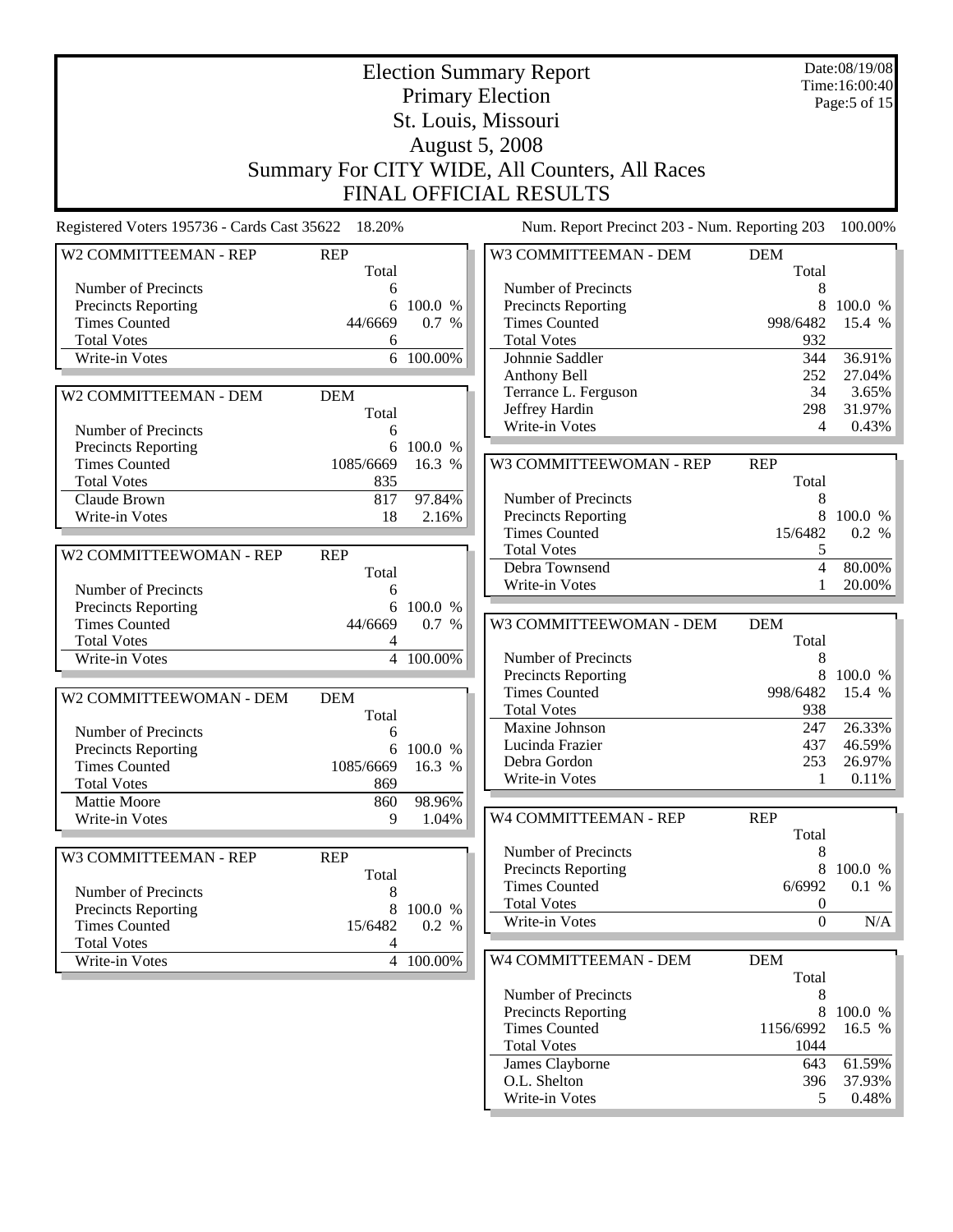|                                                    | Date:08/19/08<br><b>Election Summary Report</b><br>Time:16:00:40 |            |                                                    |               |                  |
|----------------------------------------------------|------------------------------------------------------------------|------------|----------------------------------------------------|---------------|------------------|
|                                                    |                                                                  |            | <b>Primary Election</b>                            |               | Page:6 of 15     |
|                                                    | St. Louis, Missouri                                              |            |                                                    |               |                  |
|                                                    |                                                                  |            | <b>August 5, 2008</b>                              |               |                  |
|                                                    |                                                                  |            | Summary For CITY WIDE, All Counters, All Races     |               |                  |
|                                                    |                                                                  |            |                                                    |               |                  |
|                                                    |                                                                  |            | <b>FINAL OFFICIAL RESULTS</b>                      |               |                  |
| Registered Voters 195736 - Cards Cast 35622 18.20% |                                                                  |            | Num. Report Precinct 203 - Num. Reporting 203      |               | 100.00%          |
| W4 COMMITTEEWOMAN - REP                            | <b>REP</b>                                                       |            | W6 COMMITTEEMAN - REP                              | <b>REP</b>    |                  |
|                                                    | Total                                                            |            |                                                    | Total         |                  |
| Number of Precincts<br><b>Precincts Reporting</b>  | 8<br>8                                                           | 100.0 %    | Number of Precincts<br><b>Precincts Reporting</b>  | 9<br>9        | 100.0 %          |
| <b>Times Counted</b>                               | 6/6992                                                           | 0.1 %      | <b>Times Counted</b>                               | 127/8107      | 1.6 %            |
| <b>Total Votes</b>                                 | $\boldsymbol{0}$                                                 |            | <b>Total Votes</b>                                 | 96            |                  |
| Write-in Votes                                     | $\Omega$                                                         | N/A        | <b>Stephen Nowles</b>                              | 63            | 65.63%           |
|                                                    |                                                                  |            | Wardwell Buckner                                   | 32            | 33.33%           |
| W4 COMMITTEEWOMAN - DEM                            | <b>DEM</b>                                                       |            | Write-in Votes                                     | 1             | 1.04%            |
|                                                    | Total                                                            |            |                                                    |               |                  |
| Number of Precincts                                | 8                                                                |            | W6 COMMITTEEMAN - DEM                              | <b>DEM</b>    |                  |
| <b>Precincts Reporting</b>                         | 8                                                                | 100.0 %    |                                                    | Total         |                  |
| <b>Times Counted</b><br><b>Total Votes</b>         | 1156/6992                                                        | 16.5 %     | Number of Precincts                                | 9<br>9        | 100.0 %          |
| Peggy Ryan                                         | 1017<br>333                                                      | 32.74%     | Precincts Reporting<br><b>Times Counted</b>        | 1503/8107     | 18.5 %           |
| Norma Leggette                                     | 675                                                              | 66.37%     | <b>Total Votes</b>                                 | 1107          |                  |
| Write-in Votes                                     | 9                                                                | 0.88%      | John T. Maxwell                                    | 1080          | 97.56%           |
|                                                    |                                                                  |            | Write-in Votes                                     | 27            | 2.44%            |
| <b>W5 COMMITTEEMAN - REP</b>                       | <b>REP</b>                                                       |            |                                                    |               |                  |
|                                                    | Total                                                            |            | W6 COMMITTEEWOMAN - REP                            | <b>REP</b>    |                  |
| Number of Precincts                                | 8                                                                |            |                                                    | Total         |                  |
| <b>Precincts Reporting</b>                         | 8                                                                | 100.0 %    | Number of Precincts                                | 9             |                  |
| <b>Times Counted</b>                               | 26/6513                                                          | 0.4 %      | <b>Precincts Reporting</b>                         | 9             | 100.0 %          |
| <b>Total Votes</b>                                 | 1                                                                |            | <b>Times Counted</b>                               | 127/8107      | 1.6 %            |
| Write-in Votes                                     | $\mathbf{1}$                                                     | $100.00\%$ | <b>Total Votes</b>                                 | 11            |                  |
|                                                    |                                                                  |            | Write-in Votes                                     |               | 11 100.00%       |
| W5 COMMITTEEMAN - DEM                              | <b>DEM</b>                                                       |            |                                                    |               |                  |
| Number of Precincts                                | Total<br>8                                                       |            | W6 COMMITTEEWOMAN - DEM                            | <b>DEM</b>    |                  |
| <b>Precincts Reporting</b>                         | 8                                                                | 100.0 %    | Number of Precincts                                | Total<br>9    |                  |
| <b>Times Counted</b>                               | 1192/6513                                                        | 18.3 %     | Precincts Reporting                                |               | 9 100.0 %        |
| <b>Total Votes</b>                                 | 969                                                              |            | <b>Times Counted</b>                               | 1503/8107     | 18.5 %           |
| Rodney R. Hubbard                                  | 936                                                              | 96.59%     | <b>Total Votes</b>                                 | 1107          |                  |
| Write-in Votes                                     | 33                                                               | 3.41%      | <b>Beverly Buchheit</b>                            | 1094          | 98.83%           |
|                                                    |                                                                  |            | Write-in Votes                                     | 13            | 1.17%            |
| W5 COMMITTEEWOMAN - REP                            | <b>REP</b>                                                       |            |                                                    |               |                  |
|                                                    | Total                                                            |            | W7 COMMITTEEMAN - REP                              | <b>REP</b>    |                  |
| Number of Precincts                                | 8                                                                |            |                                                    | Total         |                  |
| <b>Precincts Reporting</b>                         | 8                                                                | 100.0 %    | Number of Precincts                                | 6             |                  |
| <b>Times Counted</b><br><b>Total Votes</b>         | 26/6513<br>1                                                     | 0.4 %      | <b>Precincts Reporting</b><br><b>Times Counted</b> | 6<br>135/7145 | 100.0 %<br>1.9 % |
| Write-in Votes                                     |                                                                  | 1 100.00%  | <b>Total Votes</b>                                 | 100           |                  |
|                                                    |                                                                  |            | Mick Kenney                                        | 50            | 50.00%           |
| W5 COMMITTEEWOMAN - DEM                            | <b>DEM</b>                                                       |            | Lindsay D. Barth                                   | 49            | 49.00%           |
|                                                    | Total                                                            |            | Write-in Votes                                     | 1             | 1.00%            |
| Number of Precincts                                | 8                                                                |            |                                                    |               |                  |
| <b>Precincts Reporting</b>                         | 8                                                                | 100.0 %    |                                                    |               |                  |
| <b>Times Counted</b>                               | 1192/6513                                                        | 18.3 %     |                                                    |               |                  |
| <b>Total Votes</b>                                 | 893                                                              |            |                                                    |               |                  |
| Tammika Hubbard                                    | 861                                                              | 96.42%     |                                                    |               |                  |
| Write-in Votes                                     | 32                                                               | 3.58%      |                                                    |               |                  |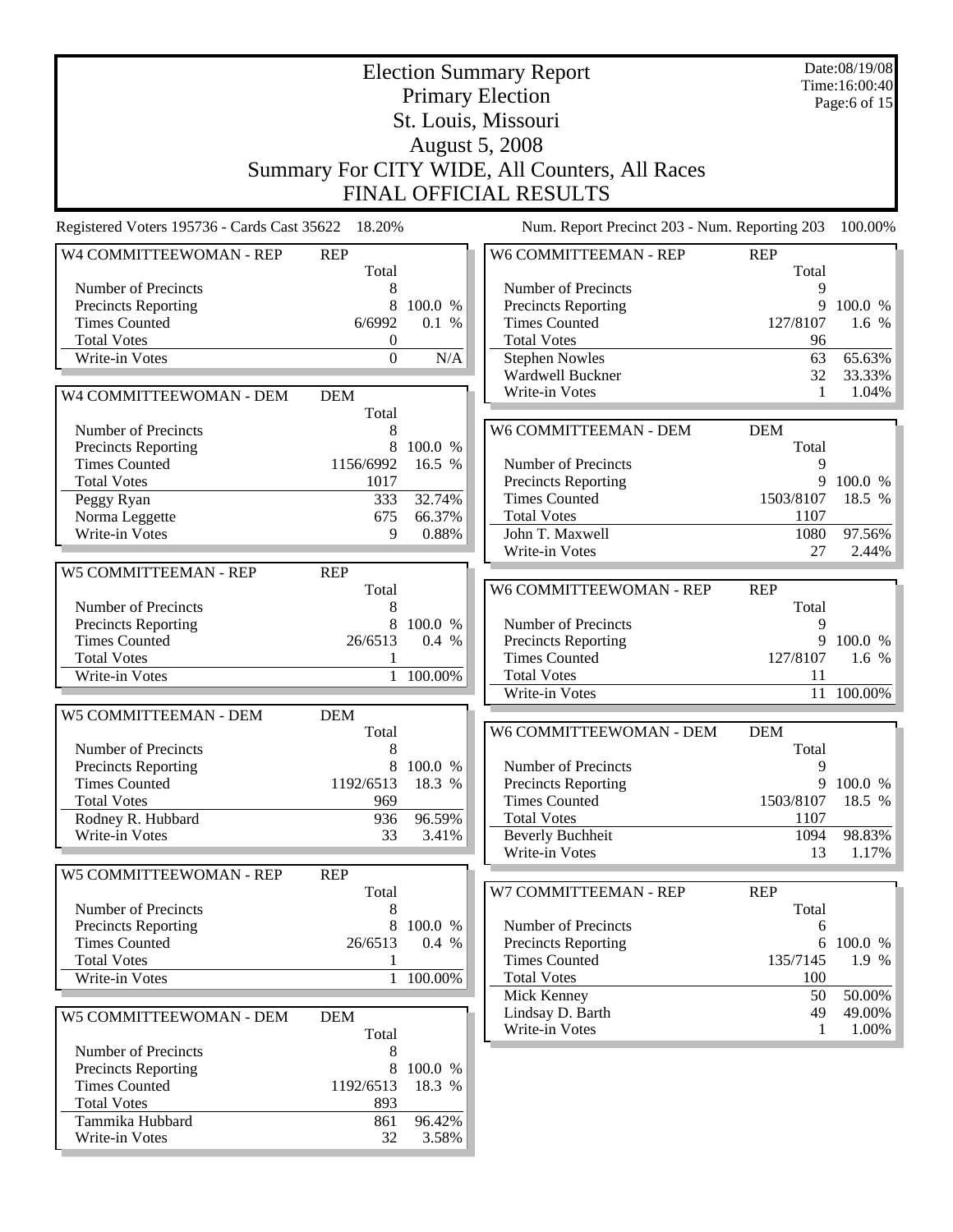|                                                    | Date:08/19/08<br><b>Election Summary Report</b><br>Time:16:00:40 |                 |                                               |                           |                 |  |  |  |  |
|----------------------------------------------------|------------------------------------------------------------------|-----------------|-----------------------------------------------|---------------------------|-----------------|--|--|--|--|
|                                                    | <b>Primary Election</b><br>Page: $7 \text{ of } 15$              |                 |                                               |                           |                 |  |  |  |  |
|                                                    | St. Louis, Missouri                                              |                 |                                               |                           |                 |  |  |  |  |
|                                                    | <b>August 5, 2008</b>                                            |                 |                                               |                           |                 |  |  |  |  |
|                                                    |                                                                  |                 |                                               |                           |                 |  |  |  |  |
|                                                    | Summary For CITY WIDE, All Counters, All Races                   |                 |                                               |                           |                 |  |  |  |  |
|                                                    | FINAL OFFICIAL RESULTS                                           |                 |                                               |                           |                 |  |  |  |  |
| Registered Voters 195736 - Cards Cast 35622 18.20% |                                                                  |                 | Num. Report Precinct 203 - Num. Reporting 203 |                           | 100.00%         |  |  |  |  |
| W7 COMMITTEEMAN - DEM                              | <b>DEM</b><br>Total                                              |                 | W8 COMMITTEEWOMAN - DEM                       | <b>DEM</b><br>Total       |                 |  |  |  |  |
| Number of Precincts                                | 6                                                                |                 | Number of Precincts                           | 9                         |                 |  |  |  |  |
| Precincts Reporting                                | 6                                                                | 100.0 %         | <b>Precincts Reporting</b>                    | 9                         | 100.0 %         |  |  |  |  |
| <b>Times Counted</b>                               | 1100/7145                                                        | 15.4 %          | <b>Times Counted</b>                          | 1313/6842                 | 19.2 %          |  |  |  |  |
| <b>Total Votes</b>                                 | 848                                                              |                 | <b>Total Votes</b>                            | 1199                      |                 |  |  |  |  |
| Brian Wahby                                        | 816                                                              | 96.23%          | Cara Jensen                                   | 789                       | 65.80%          |  |  |  |  |
| Write-in Votes                                     | 32                                                               | 3.77%           | Tishaura O. Jones                             | 400                       | 33.36%          |  |  |  |  |
|                                                    |                                                                  |                 | Write-in Votes                                | 10                        | 0.83%           |  |  |  |  |
| W7 COMMITTEEWOMAN - REP                            | <b>REP</b>                                                       |                 |                                               |                           |                 |  |  |  |  |
|                                                    | Total                                                            |                 | W9 COMMITTEEMAN - REP                         | <b>REP</b>                |                 |  |  |  |  |
| Number of Precincts<br>Precincts Reporting         | 6<br>6                                                           | 100.0 %         | Number of Precincts                           | Total<br>7                |                 |  |  |  |  |
| <b>Times Counted</b>                               | 135/7145                                                         | 1.9 %           | Precincts Reporting                           |                           | 7 100.0 %       |  |  |  |  |
| <b>Total Votes</b>                                 | 6                                                                |                 | <b>Times Counted</b>                          | 129/5997                  | 2.2 %           |  |  |  |  |
| Write-in Votes                                     |                                                                  | 6 100.00%       | <b>Total Votes</b>                            | 9                         |                 |  |  |  |  |
|                                                    |                                                                  |                 | Write-in Votes                                |                           | 9 100.00%       |  |  |  |  |
| W7 COMMITTEEWOMAN - DEM                            | <b>DEM</b>                                                       |                 |                                               |                           |                 |  |  |  |  |
|                                                    | Total                                                            |                 | W9 COMMITTEEMAN - DEM                         | <b>DEM</b>                |                 |  |  |  |  |
| Number of Precincts                                | 6                                                                |                 |                                               | Total                     |                 |  |  |  |  |
| Precincts Reporting                                | 6                                                                | 100.0 %         | Number of Precincts                           |                           |                 |  |  |  |  |
| <b>Times Counted</b>                               | 1100/7145                                                        | 15.4 %          | <b>Precincts Reporting</b>                    |                           | 7 100.0 %       |  |  |  |  |
| <b>Total Votes</b>                                 | 881                                                              |                 | <b>Times Counted</b>                          | 746/5997                  | 12.4 %          |  |  |  |  |
| Maida Coleman                                      | 861                                                              | 97.73%          | <b>Total Votes</b>                            | 567                       |                 |  |  |  |  |
| Write-in Votes                                     | 20                                                               | 2.27%           | Ted Gann, Sr.                                 | 560                       | 98.77%          |  |  |  |  |
|                                                    |                                                                  |                 | Write-in Votes                                | 7                         | 1.23%           |  |  |  |  |
| <b>W8 COMMITTEEMAN - REP</b>                       | <b>REP</b>                                                       |                 |                                               |                           |                 |  |  |  |  |
|                                                    | Total<br>9                                                       |                 | W9 COMMITTEEWOMAN - REP                       | <b>REP</b>                |                 |  |  |  |  |
| Number of Precincts<br><b>Precincts Reporting</b>  |                                                                  | 9 100.0 %       | Number of Precincts                           | Total<br>$\boldsymbol{7}$ |                 |  |  |  |  |
| <b>Times Counted</b>                               | 151/6842                                                         | 2.2 %           | Precincts Reporting                           |                           | 7 100.0 %       |  |  |  |  |
| <b>Total Votes</b>                                 | 111                                                              |                 | <b>Times Counted</b>                          | 129/5997                  | 2.2 %           |  |  |  |  |
| Robert E. Buscher                                  | 110                                                              | 99.10%          | <b>Total Votes</b>                            | 6                         |                 |  |  |  |  |
| Write-in Votes                                     | 1                                                                | 0.90%           | Write-in Votes                                |                           | 6 100.00%       |  |  |  |  |
|                                                    |                                                                  |                 |                                               |                           |                 |  |  |  |  |
| W8 COMMITTEEMAN - DEM                              | <b>DEM</b>                                                       |                 | W9 COMMITTEEWOMAN - DEM                       | <b>DEM</b>                |                 |  |  |  |  |
|                                                    | Total                                                            |                 |                                               | Total                     |                 |  |  |  |  |
| Number of Precincts                                | 9                                                                |                 | Number of Precincts                           | 7                         |                 |  |  |  |  |
| Precincts Reporting                                | 9                                                                | 100.0 %         | Precincts Reporting                           | $\tau$                    | 100.0 %         |  |  |  |  |
| <b>Times Counted</b>                               | 1313/6842                                                        | 19.2 %          | <b>Times Counted</b>                          | 746/5997                  | 12.4 %          |  |  |  |  |
| <b>Total Votes</b>                                 | 1036                                                             |                 | <b>Total Votes</b>                            | 591                       |                 |  |  |  |  |
| John Stelzer<br>Write-in Votes                     | 1011<br>25                                                       | 97.59%<br>2.41% | Patricia Ortmann<br>Write-in Votes            | 580<br>11                 | 98.14%<br>1.86% |  |  |  |  |
|                                                    |                                                                  |                 |                                               |                           |                 |  |  |  |  |
| W8 COMMITTEEWOMAN - REP                            | <b>REP</b>                                                       |                 | W10 COMMITTEEMAN - REP                        | <b>REP</b>                |                 |  |  |  |  |
|                                                    | Total                                                            |                 |                                               | Total                     |                 |  |  |  |  |
| Number of Precincts                                | 9                                                                |                 | Number of Precincts                           | 7                         |                 |  |  |  |  |
| <b>Precincts Reporting</b>                         | 9                                                                | 100.0 %         | Precincts Reporting                           |                           | 7 100.0 %       |  |  |  |  |
| <b>Times Counted</b>                               | 151/6842                                                         | 2.2 %           | <b>Times Counted</b>                          | 196/6838                  | 2.9 %           |  |  |  |  |
| <b>Total Votes</b>                                 | 6                                                                |                 | <b>Total Votes</b>                            | 10                        |                 |  |  |  |  |
| Write-in Votes                                     |                                                                  | 6 100.00%       | Write-in Votes                                |                           | 10 100.00%      |  |  |  |  |
|                                                    |                                                                  |                 |                                               |                           |                 |  |  |  |  |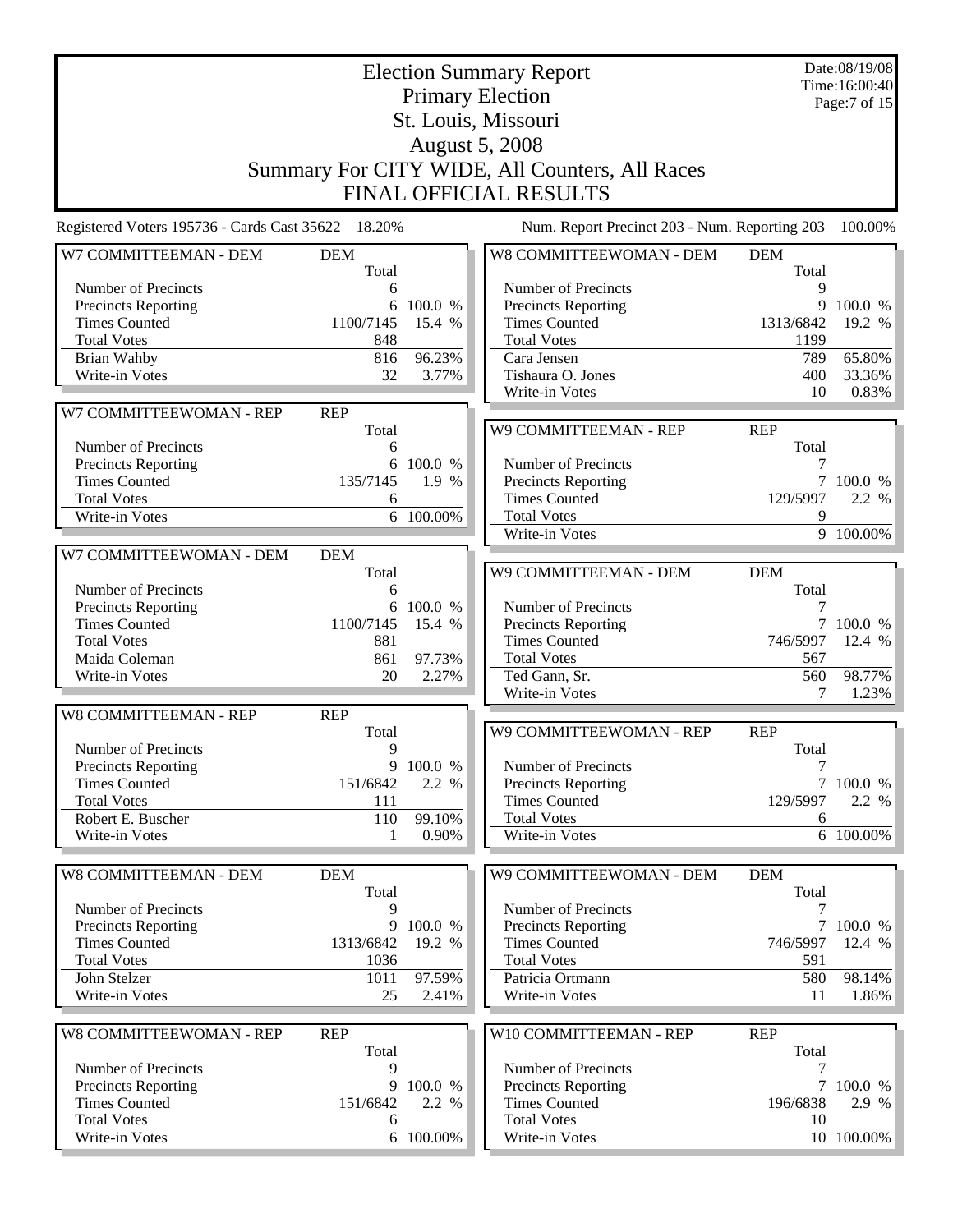|                                                    |                               |                 | Date:08/19/08<br><b>Election Summary Report</b><br>Time:16:00:40<br><b>Primary Election</b> |                     |                 |  |  |  |  |
|----------------------------------------------------|-------------------------------|-----------------|---------------------------------------------------------------------------------------------|---------------------|-----------------|--|--|--|--|
|                                                    |                               | Page:8 of $15$  |                                                                                             |                     |                 |  |  |  |  |
|                                                    |                               |                 | St. Louis, Missouri                                                                         |                     |                 |  |  |  |  |
|                                                    |                               |                 | <b>August 5, 2008</b>                                                                       |                     |                 |  |  |  |  |
|                                                    |                               |                 | Summary For CITY WIDE, All Counters, All Races                                              |                     |                 |  |  |  |  |
|                                                    | <b>FINAL OFFICIAL RESULTS</b> |                 |                                                                                             |                     |                 |  |  |  |  |
| Registered Voters 195736 - Cards Cast 35622 18.20% |                               |                 | Num. Report Precinct 203 - Num. Reporting 203                                               |                     | 100.00%         |  |  |  |  |
| W10 COMMITTEEMAN - DEM                             | <b>DEM</b><br>Total           |                 | W11 COMMITTEEWOMAN - DEM                                                                    | <b>DEM</b><br>Total |                 |  |  |  |  |
| Number of Precincts                                |                               |                 | Number of Precincts                                                                         | 5                   |                 |  |  |  |  |
| <b>Precincts Reporting</b>                         | 7                             | 100.0 %         | Precincts Reporting                                                                         | 5                   | 100.0 %         |  |  |  |  |
| <b>Times Counted</b>                               | 1150/6838                     | 16.8 %          | <b>Times Counted</b>                                                                        | 774/6053            | 12.8 %          |  |  |  |  |
| <b>Total Votes</b>                                 | 884                           |                 | <b>Total Votes</b>                                                                          | 652                 |                 |  |  |  |  |
| <b>Bill Hill</b><br>Write-in Votes                 | 863<br>21                     | 97.62%<br>2.38% | Kathy Gamache<br>Write-in Votes                                                             | 642<br>10           | 98.47%<br>1.53% |  |  |  |  |
|                                                    |                               |                 |                                                                                             |                     |                 |  |  |  |  |
| W10 COMMITTEEWOMAN - REP                           | <b>REP</b>                    |                 | W12 COMMITTEEMAN - REP                                                                      | <b>REP</b>          |                 |  |  |  |  |
|                                                    | Total                         |                 |                                                                                             | Total               |                 |  |  |  |  |
| Number of Precincts                                | 7                             |                 | Number of Precincts                                                                         | 7                   |                 |  |  |  |  |
| <b>Precincts Reporting</b>                         |                               | 7 100.0 %       | Precincts Reporting                                                                         |                     | 7 100.0 %       |  |  |  |  |
| <b>Times Counted</b><br><b>Total Votes</b>         | 196/6838<br>9                 | 2.9 %           | <b>Times Counted</b><br><b>Total Votes</b>                                                  | 445/7537<br>18      | 5.9 %           |  |  |  |  |
| Write-in Votes                                     |                               | 9 100.00%       | Write-in Votes                                                                              |                     | 18 100.00%      |  |  |  |  |
|                                                    |                               |                 |                                                                                             |                     |                 |  |  |  |  |
| W10 COMMITTEEWOMAN - DEM                           | <b>DEM</b><br>Total           |                 | W12 COMMITTEEMAN - DEM                                                                      | <b>DEM</b><br>Total |                 |  |  |  |  |
| Number of Precincts                                | 7                             |                 | Number of Precincts                                                                         | 7                   |                 |  |  |  |  |
| Precincts Reporting                                |                               | 7 100.0 %       | Precincts Reporting                                                                         |                     | 7 100.0 %       |  |  |  |  |
| <b>Times Counted</b>                               | 1150/6838                     | 16.8 %          | <b>Times Counted</b>                                                                        | 1076/7537           | 14.3 %          |  |  |  |  |
| <b>Total Votes</b>                                 | 894                           |                 | <b>Total Votes</b>                                                                          | 922                 |                 |  |  |  |  |
| <b>Antoinette Poole</b>                            | 878                           | 98.21%          | James Murphy                                                                                | 904                 | 98.05%          |  |  |  |  |
| Write-in Votes                                     | 16                            | 1.79%           | Write-in Votes                                                                              | 18                  | 1.95%           |  |  |  |  |
| W11 COMMITTEEMAN - REP                             | <b>REP</b>                    |                 | W12 COMMITTEEWOMAN - REP                                                                    | <b>REP</b>          |                 |  |  |  |  |
| Number of Precincts                                | Total<br>5                    |                 | Number of Precincts                                                                         | Total<br>7          |                 |  |  |  |  |
| <b>Precincts Reporting</b>                         |                               | 5 100.0 %       | <b>Precincts Reporting</b>                                                                  |                     | 7 100.0 %       |  |  |  |  |
| <b>Times Counted</b>                               | 171/6053                      | 2.8 %           | <b>Times Counted</b>                                                                        | 445/7537            | 5.9 %           |  |  |  |  |
| <b>Total Votes</b>                                 | 15                            |                 | <b>Total Votes</b>                                                                          | 12                  |                 |  |  |  |  |
| Write-in Votes                                     |                               | 15 100.00%      | Write-in Votes                                                                              |                     | 12 100.00%      |  |  |  |  |
|                                                    |                               |                 |                                                                                             |                     |                 |  |  |  |  |
| W11 COMMITTEEMAN - DEM                             | <b>DEM</b><br>Total           |                 | W12 COMMITTEEWOMAN - DEM                                                                    | <b>DEM</b><br>Total |                 |  |  |  |  |
| Number of Precincts                                |                               |                 | Number of Precincts                                                                         |                     |                 |  |  |  |  |
| <b>Precincts Reporting</b>                         | 5                             | 100.0 %         | Precincts Reporting                                                                         | $7\overline{ }$     | 100.0 %         |  |  |  |  |
| <b>Times Counted</b>                               | 774/6053                      | 12.8 %          | <b>Times Counted</b>                                                                        | 1076/7537           | 14.3 %          |  |  |  |  |
| <b>Total Votes</b>                                 | 660                           |                 | <b>Total Votes</b>                                                                          | 884                 |                 |  |  |  |  |
| Joseph A. Ryan<br>Write-in Votes                   | 643<br>17                     | 97.42%<br>2.58% | Janet Sullivan<br>Write-in Votes                                                            | 876<br>8            | 99.10%<br>0.90% |  |  |  |  |
|                                                    |                               |                 |                                                                                             |                     |                 |  |  |  |  |
| W11 COMMITTEEWOMAN - REP                           | <b>REP</b>                    |                 | W13 COMMITTEEMAN - REP                                                                      | <b>REP</b>          |                 |  |  |  |  |
|                                                    | Total                         |                 |                                                                                             | Total               |                 |  |  |  |  |
| Number of Precincts<br><b>Precincts Reporting</b>  | 5                             | 5 100.0 %       | Number of Precincts<br><b>Precincts Reporting</b>                                           | 6                   | 6 100.0 %       |  |  |  |  |
| <b>Times Counted</b>                               | 171/6053                      | 2.8 %           | <b>Times Counted</b>                                                                        | 233/6686            | 3.5 %           |  |  |  |  |
| <b>Total Votes</b>                                 | 10                            |                 | <b>Total Votes</b>                                                                          | 26                  |                 |  |  |  |  |
| Write-in Votes                                     |                               | 10 100.00%      | Write-in Votes                                                                              |                     | 26 100.00%      |  |  |  |  |
|                                                    |                               |                 |                                                                                             |                     |                 |  |  |  |  |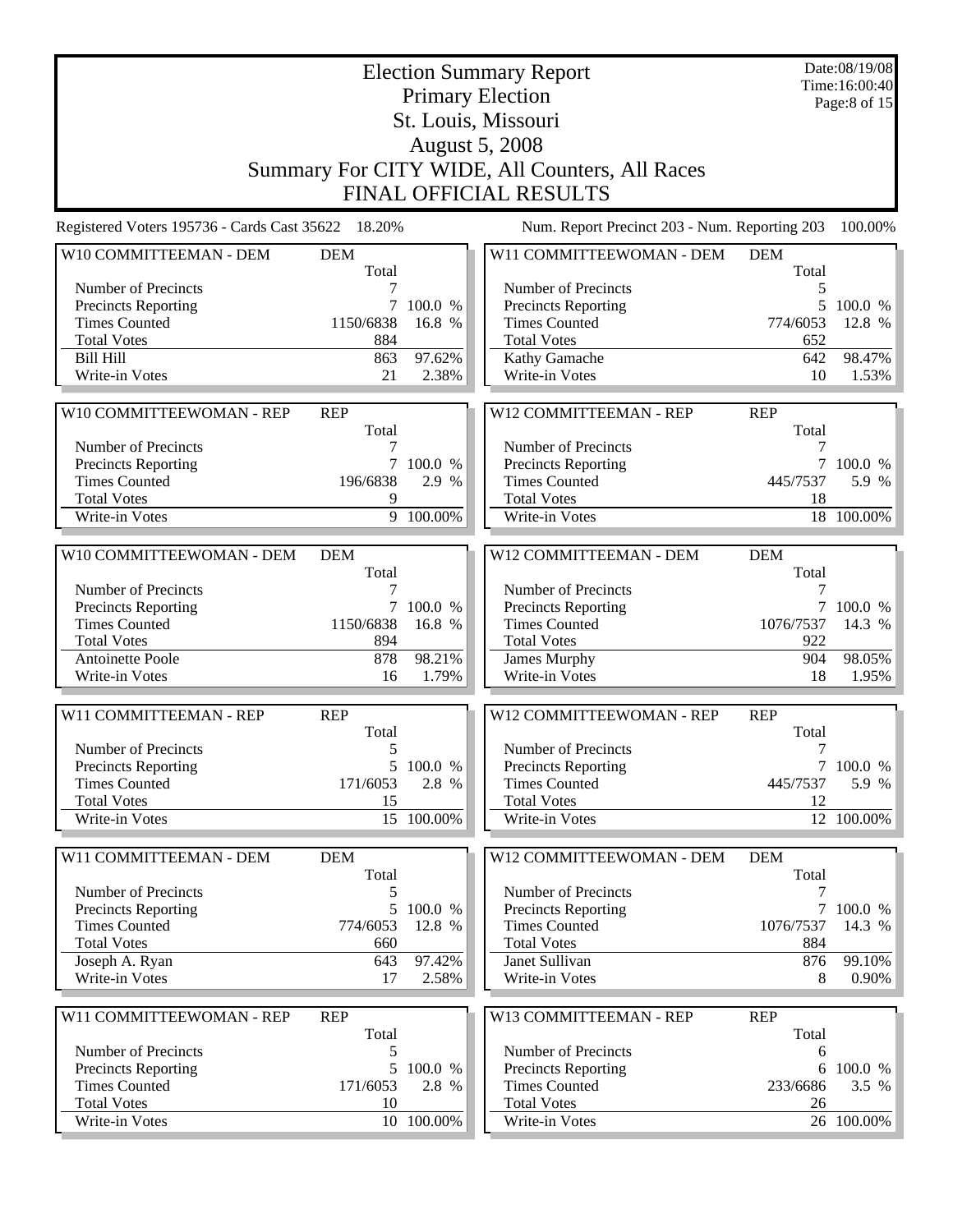|                                                    | <b>Election Summary Report</b> |                     |                                                |                   |                               |  |
|----------------------------------------------------|--------------------------------|---------------------|------------------------------------------------|-------------------|-------------------------------|--|
|                                                    |                                |                     | <b>Primary Election</b>                        |                   | Time:16:00:40<br>Page:9 of 15 |  |
|                                                    |                                |                     | St. Louis, Missouri                            |                   |                               |  |
|                                                    |                                |                     | <b>August 5, 2008</b>                          |                   |                               |  |
|                                                    |                                |                     | Summary For CITY WIDE, All Counters, All Races |                   |                               |  |
|                                                    |                                |                     |                                                |                   |                               |  |
|                                                    |                                |                     | <b>FINAL OFFICIAL RESULTS</b>                  |                   |                               |  |
| Registered Voters 195736 - Cards Cast 35622 18.20% |                                |                     | Num. Report Precinct 203 - Num. Reporting 203  |                   | 100.00%                       |  |
| W13 COMMITTEEMAN - DEM                             | <b>DEM</b>                     |                     | W14 COMMITTEEWOMAN - DEM                       | <b>DEM</b>        |                               |  |
| Number of Precincts                                | Total<br>6                     |                     | Number of Precincts                            | Total<br>7        |                               |  |
| Precincts Reporting                                | 6                              | 100.0 %             | Precincts Reporting                            | 7                 | 100.0 %                       |  |
| <b>Times Counted</b>                               | 965/6686                       | 14.4 %              | <b>Times Counted</b>                           | 761/6005          | 12.7 %                        |  |
| <b>Total Votes</b>                                 | 886                            |                     | <b>Total Votes</b>                             | 615               |                               |  |
| Fred F. Steffen                                    | 455                            | 51.35%              | Carol J. Howard                                | 606               | 98.54%                        |  |
| Nicholas Clement                                   | 428                            | 48.31%              | Write-in Votes                                 | 9                 | 1.46%                         |  |
| Write-in Votes                                     | 3                              | 0.34%               |                                                |                   |                               |  |
|                                                    |                                |                     | W15 COMMITTEEMAN - REP                         | <b>REP</b>        |                               |  |
| W13 COMMITTEEWOMAN - REP                           | <b>REP</b>                     |                     |                                                | Total             |                               |  |
|                                                    | Total                          |                     | Number of Precincts                            | 6                 |                               |  |
| Number of Precincts                                | 6                              |                     | Precincts Reporting                            | 6                 | 100.0 %                       |  |
| <b>Precincts Reporting</b>                         | 6                              | 100.0 %             | <b>Times Counted</b>                           | 123/6580          | 1.9 %                         |  |
| <b>Times Counted</b>                               | 233/6686                       | 3.5 %               | <b>Total Votes</b>                             | 19                |                               |  |
| <b>Total Votes</b>                                 | 18                             |                     | Write-in Votes                                 |                   | 19 100.00%                    |  |
| Write-in Votes                                     |                                | 18 100.00%          |                                                |                   |                               |  |
|                                                    |                                |                     | W15 COMMITTEEMAN - DEM                         | <b>DEM</b>        |                               |  |
| W13 COMMITTEEWOMAN - DEM                           | <b>DEM</b>                     |                     |                                                | Total             |                               |  |
|                                                    | Total                          |                     | Number of Precincts                            | 6                 |                               |  |
| Number of Precincts                                | 6<br>6                         | 100.0 %             | Precincts Reporting<br><b>Times Counted</b>    | 1228/6580         | 6 100.0 %<br>18.7 %           |  |
| Precincts Reporting<br><b>Times Counted</b>        | 965/6686                       | 14.4 %              | <b>Total Votes</b>                             | 1091              |                               |  |
| <b>Total Votes</b>                                 | 819                            |                     | Gregg Christian                                | 667               | 61.14%                        |  |
| <b>Beth Murphy</b>                                 | 809                            | 98.78%              | <b>Gregory Thomas</b>                          | 409               | 37.49%                        |  |
| Write-in Votes                                     | 10                             | 1.22%               | Write-in Votes                                 | 15                | 1.37%                         |  |
|                                                    |                                |                     |                                                |                   |                               |  |
| W14 COMMITTEEMAN - REP                             | <b>REP</b>                     |                     | W15 COMMITTEEWOMAN - REP                       | <b>REP</b>        |                               |  |
|                                                    | Total                          |                     |                                                | Total             |                               |  |
| Number of Precincts                                | $\tau$                         |                     | Number of Precincts                            | 6                 |                               |  |
| Precincts Reporting                                |                                | 7 100.0 %           | <b>Precincts Reporting</b>                     |                   | 6 100.0 %                     |  |
| <b>Times Counted</b>                               | 212/6005                       | 3.5 %               | <b>Times Counted</b>                           | 123/6580          | 1.9 %                         |  |
| <b>Total Votes</b>                                 | 152                            |                     | <b>Total Votes</b>                             | 16                |                               |  |
| Tyson J. Lauby                                     | 150                            | 98.68%              | Write-in Votes                                 |                   | 16 100.00%                    |  |
| <b>Write-in Votes</b>                              | 2                              | 1.32%               |                                                |                   |                               |  |
|                                                    |                                |                     | W15 COMMITTEEWOMAN - DEM                       | <b>DEM</b>        |                               |  |
| W14 COMMITTEEMAN - DEM                             | <b>DEM</b>                     |                     |                                                | Total             |                               |  |
|                                                    | Total                          |                     | Number of Precincts                            | 6                 |                               |  |
| Number of Precincts                                | 7                              |                     | Precincts Reporting                            | 6                 | 100.0 %                       |  |
| Precincts Reporting<br><b>Times Counted</b>        | 761/6005                       | 7 100.0 %<br>12.7 % | <b>Times Counted</b><br><b>Total Votes</b>     | 1228/6580<br>1097 | 18.7 %                        |  |
| <b>Total Votes</b>                                 | 650                            |                     | Jan Clinite                                    | 669               | 60.98%                        |  |
| Harry Kennedy                                      | 639                            | 98.31%              | Alice M. Nicolas                               | 413               | 37.65%                        |  |
| Write-in Votes                                     | 11                             | 1.69%               | Write-in Votes                                 | 15                | 1.37%                         |  |
|                                                    |                                |                     |                                                |                   |                               |  |
| W14 COMMITTEEWOMAN - REP                           | <b>REP</b>                     |                     |                                                |                   |                               |  |
| Number of Precincts                                | Total<br>7                     |                     |                                                |                   |                               |  |
| Precincts Reporting                                | 7                              | 100.0 %             |                                                |                   |                               |  |
| <b>Times Counted</b>                               | 212/6005                       | 3.5 %               |                                                |                   |                               |  |
| <b>Total Votes</b>                                 | 12                             |                     |                                                |                   |                               |  |
| Write-in Votes                                     |                                | 12 100.00%          |                                                |                   |                               |  |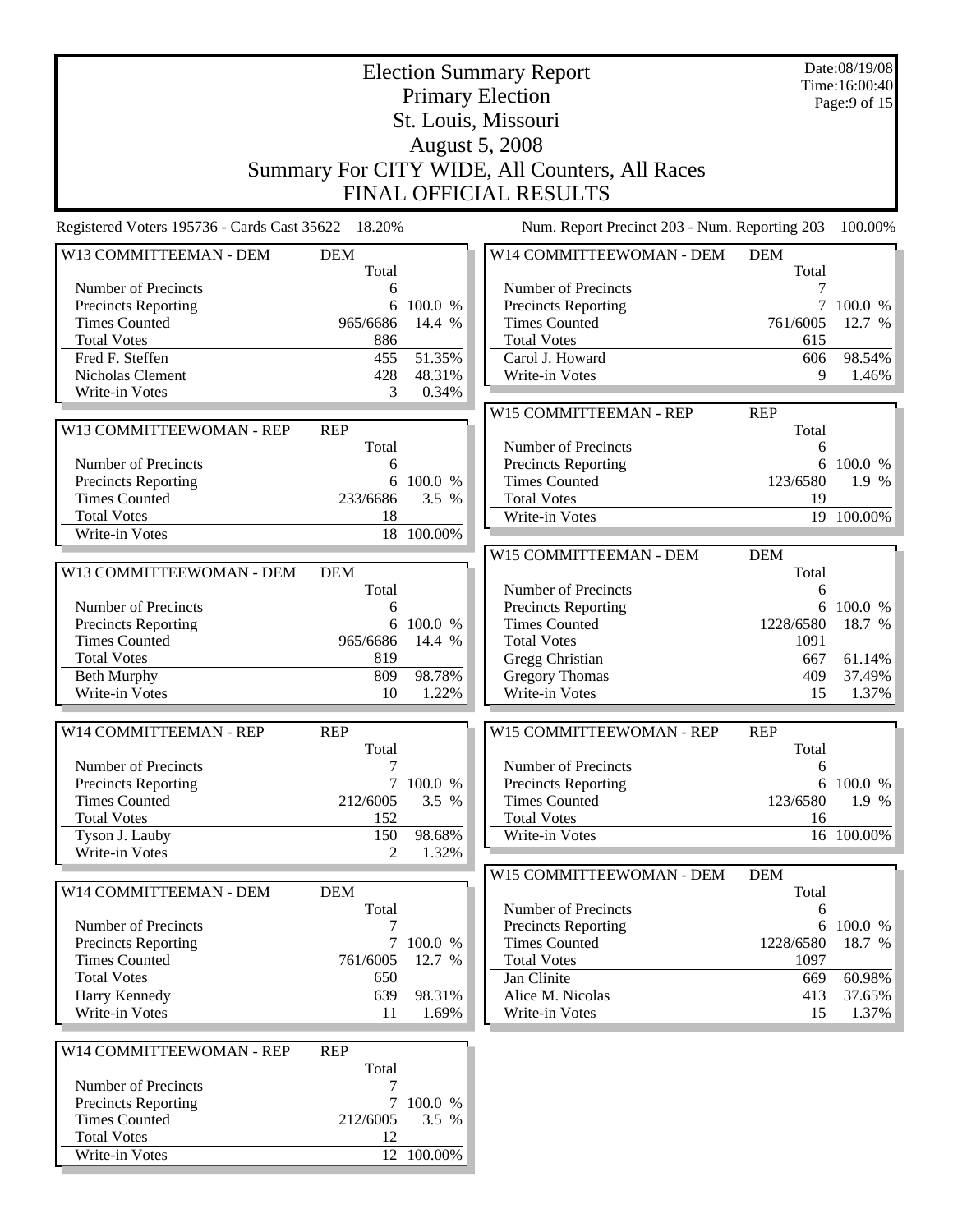|                                                    | Date:08/19/08<br><b>Election Summary Report</b> |                  |                                                    |                 |                                 |  |
|----------------------------------------------------|-------------------------------------------------|------------------|----------------------------------------------------|-----------------|---------------------------------|--|
|                                                    |                                                 |                  | <b>Primary Election</b>                            |                 | Time:16:00:40<br>Page: 10 of 15 |  |
|                                                    |                                                 |                  | St. Louis, Missouri                                |                 |                                 |  |
|                                                    |                                                 |                  | <b>August 5, 2008</b>                              |                 |                                 |  |
|                                                    |                                                 |                  | Summary For CITY WIDE, All Counters, All Races     |                 |                                 |  |
|                                                    |                                                 |                  |                                                    |                 |                                 |  |
|                                                    |                                                 |                  | <b>FINAL OFFICIAL RESULTS</b>                      |                 |                                 |  |
| Registered Voters 195736 - Cards Cast 35622 18.20% |                                                 |                  | Num. Report Precinct 203 - Num. Reporting 203      |                 | 100.00%                         |  |
| W16 COMMITTEEMAN - REP                             | <b>REP</b>                                      |                  | W17 COMMITTEEMAN - DEM                             | <b>DEM</b>      |                                 |  |
|                                                    | Total                                           |                  |                                                    | Total           |                                 |  |
| Number of Precincts                                | 8                                               |                  | Number of Precincts                                | 10              |                                 |  |
| Precincts Reporting<br><b>Times Counted</b>        | 8<br>456/8672                                   | 100.0 %<br>5.3 % | Precincts Reporting<br><b>Times Counted</b>        | 10<br>1100/6874 | 100.0 %<br>16.0 %               |  |
| <b>Total Votes</b>                                 | 355                                             |                  | <b>Total Votes</b>                                 | 794             |                                 |  |
| Frederick A. Hodes                                 | 348                                             | 98.03%           | Robert Hilgemann                                   | 782             | 98.49%                          |  |
| Write-in Votes                                     | 7                                               | 1.97%            | Write-in Votes                                     | 12              | 1.51%                           |  |
|                                                    |                                                 |                  |                                                    |                 |                                 |  |
| W16 COMMITTEEMAN - DEM                             | <b>DEM</b>                                      |                  | W17 COMMITTEEWOMAN - REP                           | <b>REP</b>      |                                 |  |
|                                                    | Total                                           |                  |                                                    | Total           |                                 |  |
| Number of Precincts                                | 8                                               |                  | Number of Precincts                                | 10              |                                 |  |
| <b>Precincts Reporting</b>                         | 8                                               | 100.0 %          | Precincts Reporting                                | 10              | 100.0 %                         |  |
| <b>Times Counted</b>                               | 1811/8672                                       | 20.9 %           | <b>Times Counted</b>                               | 99/6874         | 1.4 %                           |  |
| <b>Total Votes</b>                                 | 1685                                            |                  | <b>Total Votes</b>                                 | 5               |                                 |  |
| Thomas B. Hayes                                    | 970                                             | 57.57%           | Write-in Votes                                     |                 | 5 100.00%                       |  |
| Louis G. Favazza                                   | 709                                             | 42.08%           |                                                    |                 |                                 |  |
| Write-in Votes                                     | 6                                               | 0.36%            | W17 COMMITTEEWOMAN - DEM                           | <b>DEM</b>      |                                 |  |
|                                                    |                                                 |                  |                                                    | Total           |                                 |  |
| W16 COMMITTEEWOMAN - REP                           | <b>REP</b><br>Total                             |                  | Number of Precincts                                | 10              | 10 100.0 %                      |  |
| Number of Precincts                                | 8                                               |                  | <b>Precincts Reporting</b><br><b>Times Counted</b> | 1100/6874       | 16.0 %                          |  |
| <b>Precincts Reporting</b>                         | 8                                               | 100.0 %          | <b>Total Votes</b>                                 | 779             |                                 |  |
| <b>Times Counted</b>                               | 456/8672                                        | 5.3 %            | Valerie Petty                                      | 769             | 98.72%                          |  |
| <b>Total Votes</b>                                 | 20                                              |                  | Write-in Votes                                     | 10              | 1.28%                           |  |
| Write-in Votes                                     | 20                                              | 100.00%          |                                                    |                 |                                 |  |
|                                                    |                                                 |                  | W18 COMMITTEEMAN - REP                             | <b>REP</b>      |                                 |  |
| W16 COMMITTEEWOMAN - DEM                           | <b>DEM</b>                                      |                  |                                                    | Total           |                                 |  |
|                                                    | Total                                           |                  | Number of Precincts                                | 6               |                                 |  |
| Number of Precincts                                | 8                                               |                  | Precincts Reporting                                |                 | 6 100.0 %                       |  |
| Precincts Reporting                                | 8                                               | 100.0 %          | <b>Times Counted</b>                               | 35/7643         | 0.5 %                           |  |
| <b>Times Counted</b>                               | 1811/8672                                       | 20.9 %           | <b>Total Votes</b>                                 | 8               |                                 |  |
| <b>Total Votes</b>                                 | 1644                                            |                  | Write-in Votes                                     |                 | 8 100.00%                       |  |
| Louise Tonkovich                                   | 1155                                            | 70.26%           |                                                    |                 |                                 |  |
| Erica M. Grissom<br>Write-in Votes                 | 481<br>8                                        | 29.26%<br>0.49%  | W18 COMMITTEEMAN - DEM                             | <b>DEM</b>      |                                 |  |
|                                                    |                                                 |                  |                                                    | Total           |                                 |  |
|                                                    |                                                 |                  | Number of Precincts                                | 6               |                                 |  |
| W17 COMMITTEEMAN - REP                             | <b>REP</b><br>Total                             |                  | Precincts Reporting<br><b>Times Counted</b>        | 1322/7643       | 6 100.0 %<br>17.3 %             |  |
| Number of Precincts                                | 10                                              |                  | <b>Total Votes</b>                                 | 1192            |                                 |  |
| Precincts Reporting                                | 10                                              | 100.0 %          | Jesse Todd                                         | 765             | 64.18%                          |  |
| <b>Times Counted</b>                               | 99/6874                                         | 1.4 %            | Harold L. Palmer                                   | 293             | 24.58%                          |  |
| <b>Total Votes</b>                                 | 73                                              |                  | <b>Troy Spencer</b>                                | 131             | 10.99%                          |  |
| Ken Biehl                                          | 70                                              | 95.89%           | Write-in Votes                                     | 3               | 0.25%                           |  |
| Write-in Votes                                     | 3                                               | 4.11%            |                                                    |                 |                                 |  |
|                                                    |                                                 |                  | W18 COMMITTEEWOMAN - REP                           | <b>REP</b>      |                                 |  |
|                                                    |                                                 |                  |                                                    | Total           |                                 |  |
|                                                    |                                                 |                  | Number of Precincts                                | 6               |                                 |  |
|                                                    |                                                 |                  | Precincts Reporting                                | 6               | 100.0 %                         |  |
|                                                    |                                                 |                  | <b>Times Counted</b>                               | 35/7643         | $0.5\%$                         |  |
|                                                    |                                                 |                  | <b>Total Votes</b>                                 | 4               |                                 |  |
|                                                    |                                                 |                  | Write-in Votes                                     |                 | 4 100.00%                       |  |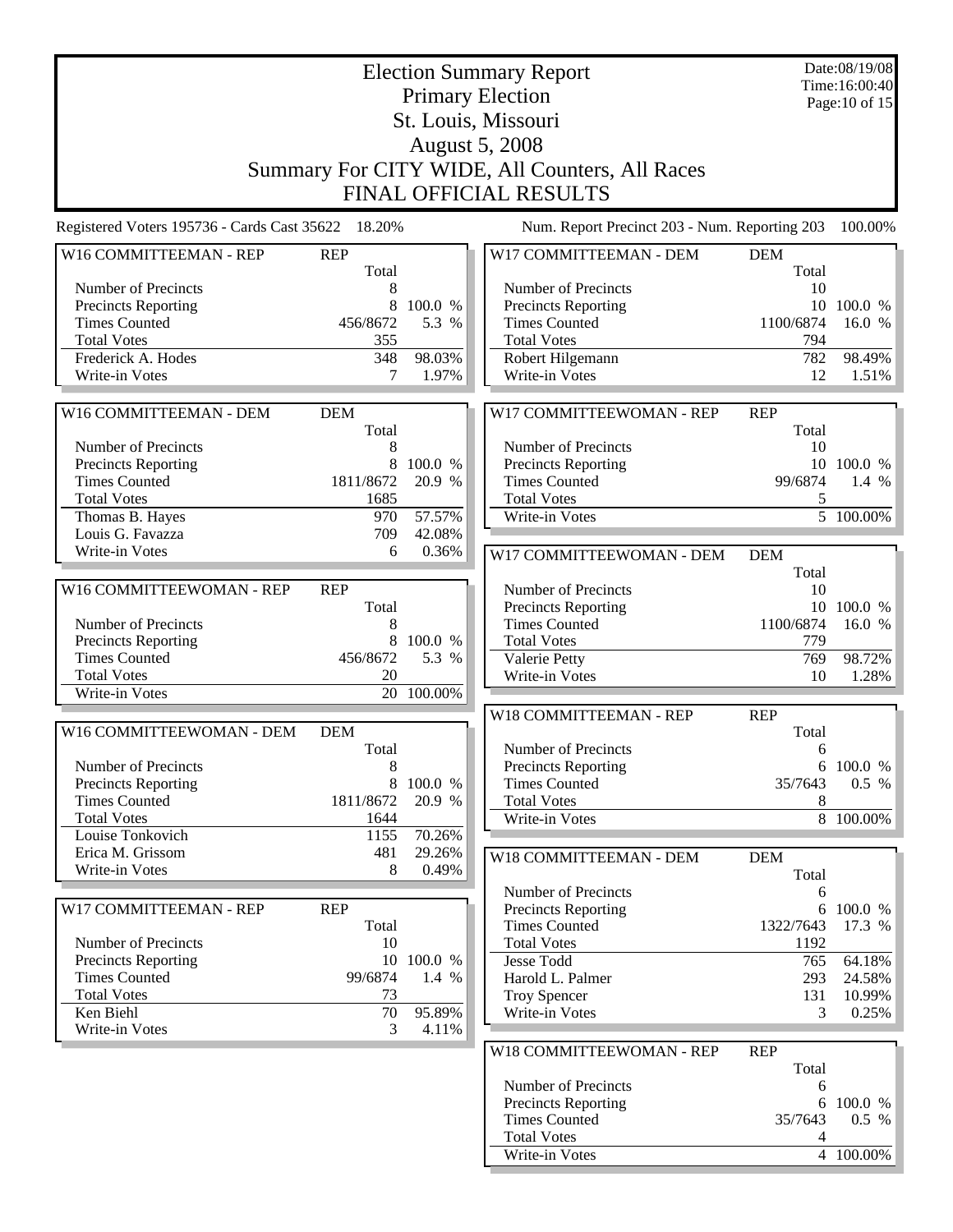| <b>Election Summary Report</b><br><b>Primary Election</b><br>St. Louis, Missouri |                  |            |                                                    |                | Date:08/19/08<br>Time:16:00:40<br>Page:11 of 15 |
|----------------------------------------------------------------------------------|------------------|------------|----------------------------------------------------|----------------|-------------------------------------------------|
|                                                                                  |                  |            | <b>August 5, 2008</b>                              |                |                                                 |
|                                                                                  |                  |            | Summary For CITY WIDE, All Counters, All Races     |                |                                                 |
|                                                                                  |                  |            | <b>FINAL OFFICIAL RESULTS</b>                      |                |                                                 |
| Registered Voters 195736 - Cards Cast 35622 18.20%                               |                  |            | Num. Report Precinct 203 - Num. Reporting 203      |                | 100.00%                                         |
| W18 COMMITTEEWOMAN - DEM                                                         | <b>DEM</b>       |            | W20 COMMITTEEMAN - REP                             | <b>REP</b>     |                                                 |
|                                                                                  | Total            |            |                                                    | Total          |                                                 |
| Number of Precincts                                                              | 6                |            | Number of Precincts                                | 5              |                                                 |
| Precincts Reporting                                                              | 6                | 100.0 %    | <b>Precincts Reporting</b>                         | 5              | 100.0 %                                         |
| <b>Times Counted</b>                                                             | 1322/7643        | 17.3 %     | <b>Times Counted</b>                               | 36/4935        | 0.7 %                                           |
| <b>Total Votes</b><br>Ellen Todd                                                 | 1204<br>598      | 49.67%     | <b>Total Votes</b><br>Jerry Pierce                 | 32<br>30       | 93.75%                                          |
| Sheila R. Davis                                                                  | 333              | 27.66%     | Write-in Votes                                     | 2              | 6.25%                                           |
| Ernestine Hill                                                                   | 270              | 22.43%     |                                                    |                |                                                 |
| Write-in Votes                                                                   | 3                | 0.25%      | W20 COMMITTEEMAN - DEM                             | <b>DEM</b>     |                                                 |
|                                                                                  |                  |            |                                                    | Total          |                                                 |
| W19 COMMITTEEMAN - REP                                                           | <b>REP</b>       |            | Number of Precincts                                | 5              |                                                 |
|                                                                                  | Total            |            | Precincts Reporting                                |                | 5 100.0 %                                       |
| Number of Precincts                                                              | 10               |            | <b>Times Counted</b>                               | 426/4935       | 8.6 %                                           |
| Precincts Reporting                                                              |                  | 10 100.0 % | <b>Total Votes</b>                                 | 351            |                                                 |
| <b>Times Counted</b>                                                             | 39/5024          | 0.8 %      | Mark Rice                                          | 343            | 97.72%                                          |
| <b>Total Votes</b>                                                               | $\boldsymbol{0}$ |            | Write-in Votes                                     | 8              | 2.28%                                           |
| Write-in Votes                                                                   | $\boldsymbol{0}$ | N/A        |                                                    |                |                                                 |
|                                                                                  |                  |            | W20 COMMITTEEWOMAN - REP                           | <b>REP</b>     |                                                 |
| W19 COMMITTEEMAN - DEM                                                           | <b>DEM</b>       |            |                                                    | Total          |                                                 |
|                                                                                  | Total            |            | Number of Precincts                                | 5              |                                                 |
| Number of Precincts<br><b>Precincts Reporting</b>                                | 10               | 10 100.0 % | <b>Precincts Reporting</b><br><b>Times Counted</b> | 5<br>36/4935   | 100.0 %<br>0.7 %                                |
| <b>Times Counted</b>                                                             | 711/5024         | 14.2 %     | <b>Total Votes</b>                                 | 4              |                                                 |
| <b>Total Votes</b>                                                               | 632              |            | Write-in Votes                                     |                | 4 100.00%                                       |
| Michael McMillan                                                                 | 623              | 98.58%     |                                                    |                |                                                 |
| Write-in Votes                                                                   | 9                | 1.42%      | W20 COMMITTEEWOMAN - DEM                           | <b>DEM</b>     |                                                 |
|                                                                                  |                  |            |                                                    | Total          |                                                 |
| W19 COMMITTEEWOMAN - REP                                                         | <b>REP</b>       |            | Number of Precincts                                | 5              |                                                 |
|                                                                                  | Total            |            | <b>Precincts Reporting</b>                         |                | 5 100.0 %                                       |
| Number of Precincts                                                              | 10               |            | <b>Times Counted</b>                               | 426/4935       | 8.6 %                                           |
| <b>Precincts Reporting</b>                                                       | 10               | 100.0 %    | <b>Total Votes</b>                                 | 345            |                                                 |
| <b>Times Counted</b>                                                             | 39/5024          | 0.8 %      | Lorraine Ura                                       | 341            | 98.84%                                          |
| <b>Total Votes</b>                                                               | 1                |            | Write-in Votes                                     | 4              | 1.16%                                           |
| Write-in Votes                                                                   | $\mathbf{1}$     | 100.00%    |                                                    |                |                                                 |
|                                                                                  |                  |            | W21 COMMITTEEMAN - REP                             | <b>REP</b>     |                                                 |
| W19 COMMITTEEWOMAN - DEM                                                         | <b>DEM</b>       |            | Number of Precincts                                | Total          |                                                 |
| Number of Precincts                                                              | Total<br>10      |            | Precincts Reporting                                | 7              | 7 100.0 %                                       |
| <b>Precincts Reporting</b>                                                       |                  | 10 100.0 % | <b>Times Counted</b>                               | 13/8083        | 0.2 %                                           |
| <b>Times Counted</b>                                                             | 711/5024         | 14.2 %     | <b>Total Votes</b>                                 | 2              |                                                 |
| <b>Total Votes</b>                                                               | 540              |            | Write-in Votes                                     |                | 2 100.00%                                       |
| Cecilia Grant                                                                    | 531              | 98.33%     |                                                    |                |                                                 |
| Write-in Votes                                                                   | 9                | 1.67%      | W21 COMMITTEEMAN - DEM                             | <b>DEM</b>     |                                                 |
|                                                                                  |                  |            |                                                    | Total          |                                                 |
|                                                                                  |                  |            | Number of Precincts                                | 7              |                                                 |
|                                                                                  |                  |            | <b>Precincts Reporting</b>                         | $\tau$         | 100.0 %                                         |
|                                                                                  |                  |            | <b>Times Counted</b>                               | 1560/8083      | 19.3 %                                          |
|                                                                                  |                  |            | <b>Total Votes</b>                                 | 1441           |                                                 |
|                                                                                  |                  |            | Arthur Washington                                  | 656            | 45.52%                                          |
|                                                                                  |                  |            | Antonio French                                     | 785            | 54.48%                                          |
|                                                                                  |                  |            | Write-in Votes                                     | $\overline{0}$ | $0.00\%$                                        |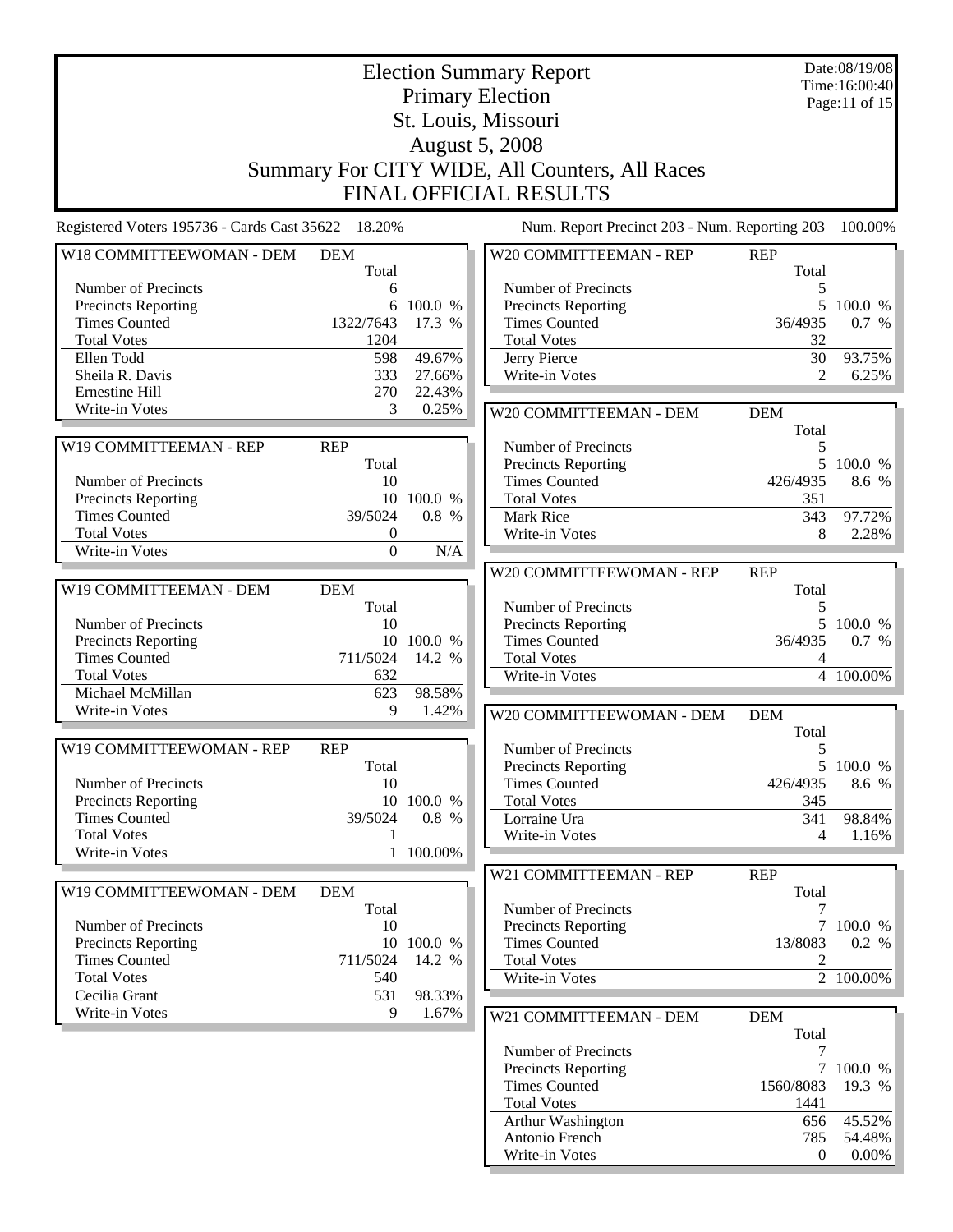|                                                    | Date:08/19/08<br><b>Election Summary Report</b><br>Time:16:00:40 |                        |                                               |                     |                 |  |  |  |
|----------------------------------------------------|------------------------------------------------------------------|------------------------|-----------------------------------------------|---------------------|-----------------|--|--|--|
|                                                    |                                                                  |                        | <b>Primary Election</b>                       |                     | Page: 12 of 15  |  |  |  |
|                                                    |                                                                  |                        | St. Louis, Missouri                           |                     |                 |  |  |  |
|                                                    |                                                                  |                        | <b>August 5, 2008</b>                         |                     |                 |  |  |  |
|                                                    |                                                                  |                        |                                               |                     |                 |  |  |  |
|                                                    | Summary For CITY WIDE, All Counters, All Races                   |                        |                                               |                     |                 |  |  |  |
|                                                    |                                                                  |                        | <b>FINAL OFFICIAL RESULTS</b>                 |                     |                 |  |  |  |
| Registered Voters 195736 - Cards Cast 35622 18.20% |                                                                  |                        | Num. Report Precinct 203 - Num. Reporting 203 |                     | 100.00%         |  |  |  |
| W21 COMMITTEEWOMAN - REP                           | <b>REP</b><br>Total                                              |                        | W22 COMMITTEEWOMAN - DEM                      | <b>DEM</b><br>Total |                 |  |  |  |
| Number of Precincts                                |                                                                  |                        | Number of Precincts                           |                     |                 |  |  |  |
| <b>Precincts Reporting</b>                         | $\tau$                                                           | 100.0 %                | <b>Precincts Reporting</b>                    | $\tau$              | 100.0 %         |  |  |  |
| <b>Times Counted</b>                               | 13/8083                                                          | 0.2 %                  | <b>Times Counted</b>                          | 887/6765            | 13.1 %          |  |  |  |
| <b>Total Votes</b>                                 | 1                                                                |                        | <b>Total Votes</b>                            | 735                 |                 |  |  |  |
| Write-in Votes                                     |                                                                  | 1 100.00%              | Nora Neal                                     | 724                 | 98.50%          |  |  |  |
|                                                    |                                                                  |                        | Write-in Votes                                | 11                  | 1.50%           |  |  |  |
| W21 COMMITTEEWOMAN - DEM                           | <b>DEM</b>                                                       |                        |                                               |                     |                 |  |  |  |
|                                                    | Total                                                            |                        | W23 COMMITTEEMAN - REP                        | <b>REP</b>          |                 |  |  |  |
| Number of Precincts                                | 7                                                                | 7 100.0 %              | Number of Precincts                           | Total<br>8          |                 |  |  |  |
| <b>Precincts Reporting</b><br><b>Times Counted</b> | 1560/8083                                                        | 19.3 %                 | <b>Precincts Reporting</b>                    | 8                   | 100.0 %         |  |  |  |
| <b>Total Votes</b>                                 | 1367                                                             |                        | <b>Times Counted</b>                          | 418/8597            | 4.9 %           |  |  |  |
| Ann Tyler                                          | 707                                                              | 51.72%                 | <b>Total Votes</b>                            | 30                  |                 |  |  |  |
| Laura M. Keys                                      | 657                                                              | 48.06%                 | Write-in Votes                                |                     | 30 100.00%      |  |  |  |
| Write-in Votes                                     | 3                                                                | 0.22%                  |                                               |                     |                 |  |  |  |
|                                                    |                                                                  |                        | W23 COMMITTEEMAN - DEM                        | <b>DEM</b>          |                 |  |  |  |
| W22 COMMITTEEMAN - REP                             | <b>REP</b>                                                       |                        |                                               | Total               |                 |  |  |  |
|                                                    | Total                                                            |                        | Number of Precincts                           | 8                   |                 |  |  |  |
| Number of Precincts                                |                                                                  |                        | Precincts Reporting                           | 8                   | 100.0 %         |  |  |  |
| <b>Precincts Reporting</b>                         |                                                                  | 7 100.0 %              | <b>Times Counted</b>                          | 1382/8597           | 16.1 %          |  |  |  |
| <b>Times Counted</b><br><b>Total Votes</b>         | 11/6765                                                          | 0.2 %                  | <b>Total Votes</b>                            | 1199                |                 |  |  |  |
| Write-in Votes                                     |                                                                  | 1 100.00%              | Francis R. Slay<br>Write-in Votes             | 1171<br>28          | 97.66%<br>2.34% |  |  |  |
|                                                    |                                                                  |                        |                                               |                     |                 |  |  |  |
| W22 COMMITTEEMAN - DEM                             | <b>DEM</b>                                                       |                        | W23 COMMITTEEWOMAN - REP                      | <b>REP</b>          |                 |  |  |  |
|                                                    | Total                                                            |                        |                                               | Total               |                 |  |  |  |
| Number of Precincts                                |                                                                  |                        | Number of Precincts                           | 8                   |                 |  |  |  |
| <b>Precincts Reporting</b>                         |                                                                  | 7 100.0 %              | <b>Precincts Reporting</b>                    |                     | 8 100.0 %       |  |  |  |
| <b>Times Counted</b><br><b>Total Votes</b>         | 887/6765                                                         | 13.1 %                 | <b>Times Counted</b><br><b>Total Votes</b>    | 418/8597<br>20      | 4.9 %           |  |  |  |
| Andre Williams                                     | 774<br>763                                                       | 98.58%                 | Write-in Votes                                |                     | 20 100.00%      |  |  |  |
| Write-in Votes                                     | 11                                                               | 1.42%                  |                                               |                     |                 |  |  |  |
|                                                    |                                                                  |                        | W23 COMMITTEEWOMAN - DEM                      | <b>DEM</b>          |                 |  |  |  |
| W22 COMMITTEEMAN - GRN                             | <b>GRN</b>                                                       |                        |                                               | Total               |                 |  |  |  |
|                                                    | Total                                                            |                        | Number of Precincts                           | 8                   |                 |  |  |  |
| Number of Precincts                                | 7                                                                |                        | <b>Precincts Reporting</b>                    | 8                   | 100.0 %         |  |  |  |
| <b>Precincts Reporting</b>                         | $\tau$                                                           | 100.0 %                | <b>Times Counted</b>                          | 1382/8597           | 16.1 %          |  |  |  |
| <b>Times Counted</b>                               | 1/6765                                                           | 0.0 %                  | <b>Total Votes</b>                            | 1177                |                 |  |  |  |
| <b>Total Votes</b>                                 | 1                                                                |                        | <b>Sharon Carpenter</b>                       | 1164                | 98.90%          |  |  |  |
| Don DeVivo                                         | $\mathbf{1}$<br>$\mathbf{0}$                                     | 100.00%<br>0.00%       | Write-in Votes                                | 13                  | 1.10%           |  |  |  |
| Write-in Votes                                     |                                                                  |                        |                                               |                     |                 |  |  |  |
| W22 COMMITTEEWOMAN - REP                           | <b>REP</b>                                                       |                        | W24 COMMITTEEMAN - REP                        | <b>REP</b><br>Total |                 |  |  |  |
|                                                    | Total                                                            |                        | Number of Precincts                           | 7                   |                 |  |  |  |
| Number of Precincts                                | 7                                                                |                        | Precincts Reporting                           | $\overline{7}$      | 100.0 %         |  |  |  |
| <b>Precincts Reporting</b>                         | $\tau$                                                           | 100.0 %                | <b>Times Counted</b>                          | 234/7707            | 3.0 %           |  |  |  |
| <b>Times Counted</b>                               | 11/6765                                                          | 0.2 %                  | <b>Total Votes</b>                            | 169                 |                 |  |  |  |
| <b>Total Votes</b>                                 | 2                                                                |                        | Edward B. Lanfer                              | 166                 | 98.22%          |  |  |  |
| Write-in Votes                                     |                                                                  | $\overline{2}$ 100.00% | Write-in Votes                                | 3                   | 1.78%           |  |  |  |
|                                                    |                                                                  |                        |                                               |                     |                 |  |  |  |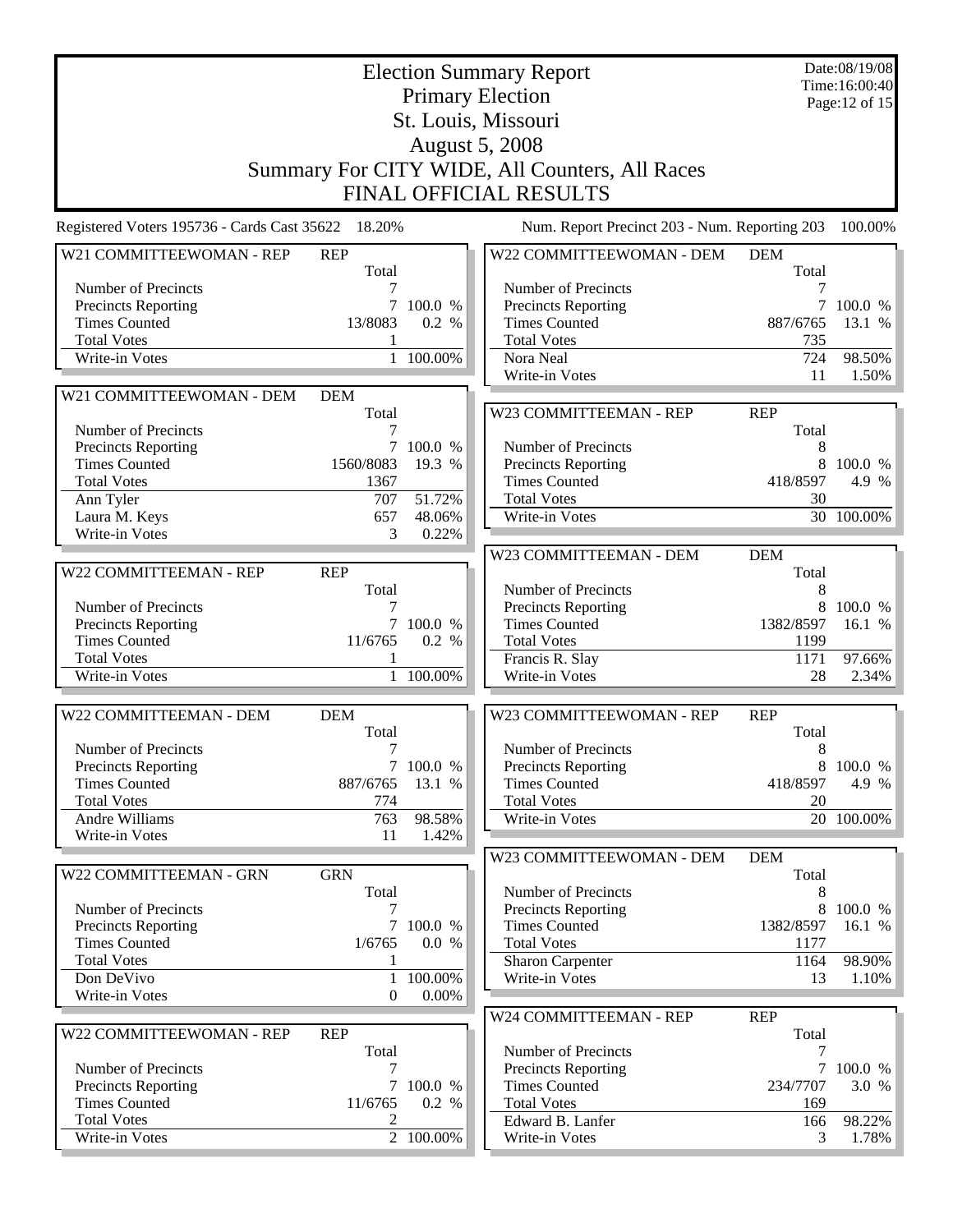| <b>Election Summary Report</b>                     |                            |                   |                                                   |                     | Date:08/19/08<br>Time:16:00:40 |  |  |  |  |  |
|----------------------------------------------------|----------------------------|-------------------|---------------------------------------------------|---------------------|--------------------------------|--|--|--|--|--|
| <b>Primary Election</b>                            |                            |                   |                                                   |                     | Page:13 of 15                  |  |  |  |  |  |
| St. Louis, Missouri                                |                            |                   |                                                   |                     |                                |  |  |  |  |  |
| <b>August 5, 2008</b>                              |                            |                   |                                                   |                     |                                |  |  |  |  |  |
|                                                    |                            |                   | Summary For CITY WIDE, All Counters, All Races    |                     |                                |  |  |  |  |  |
| <b>FINAL OFFICIAL RESULTS</b>                      |                            |                   |                                                   |                     |                                |  |  |  |  |  |
|                                                    |                            |                   |                                                   |                     |                                |  |  |  |  |  |
| Registered Voters 195736 - Cards Cast 35622 18.20% |                            |                   | Num. Report Precinct 203 - Num. Reporting 203     |                     | 100.00%                        |  |  |  |  |  |
| W24 COMMITTEEMAN - DEM                             | <b>DEM</b><br>Total        |                   | W25 COMMITTEEWOMAN - DEM                          | <b>DEM</b><br>Total |                                |  |  |  |  |  |
| Number of Precincts                                |                            |                   | Number of Precincts                               | 4                   |                                |  |  |  |  |  |
| <b>Precincts Reporting</b>                         | $\tau$                     | 100.0 %           | Precincts Reporting                               |                     | 4 100.0 %                      |  |  |  |  |  |
| <b>Times Counted</b>                               | 1153/7707                  | 15.0 %            | <b>Times Counted</b>                              | 705/5607            | 12.6 %                         |  |  |  |  |  |
| <b>Total Votes</b><br>John Corbett                 | 943<br>918                 | 97.35%            | <b>Total Votes</b><br>Margaret Lampe              | 572<br>561          | 98.08%                         |  |  |  |  |  |
| Write-in Votes                                     | 25                         | 2.65%             | Write-in Votes                                    | 11                  | 1.92%                          |  |  |  |  |  |
|                                                    |                            |                   |                                                   |                     |                                |  |  |  |  |  |
| W24 COMMITTEEWOMAN - REP                           | <b>REP</b>                 |                   | W26 COMMITTEEMAN - REP                            | <b>REP</b>          |                                |  |  |  |  |  |
|                                                    | Total                      |                   |                                                   | Total               |                                |  |  |  |  |  |
| Number of Precincts                                | 7                          |                   | Number of Precincts                               | 6                   |                                |  |  |  |  |  |
| <b>Precincts Reporting</b>                         |                            | 7 100.0 %         | Precincts Reporting                               |                     | 6 100.0 %                      |  |  |  |  |  |
| <b>Times Counted</b>                               | 234/7707                   | 3.0 %             | <b>Times Counted</b>                              | 35/7672             | $0.5\%$                        |  |  |  |  |  |
| <b>Total Votes</b>                                 | 21                         |                   | <b>Total Votes</b>                                | 3                   |                                |  |  |  |  |  |
| Write-in Votes                                     | 21                         | $100.00\%$        | Write-in Votes                                    |                     | 3 100.00%                      |  |  |  |  |  |
| W24 COMMITTEEWOMAN - DEM                           | <b>DEM</b>                 |                   | W26 COMMITTEEMAN - DEM                            | <b>DEM</b>          |                                |  |  |  |  |  |
|                                                    | Total                      |                   |                                                   | Total               |                                |  |  |  |  |  |
| Number of Precincts                                | 7                          |                   | Number of Precincts                               | 6                   |                                |  |  |  |  |  |
| Precincts Reporting                                | $7\overline{ }$            | 100.0 %           | Precincts Reporting                               | 6                   | 100.0 %                        |  |  |  |  |  |
| <b>Times Counted</b>                               | 1153/7707                  | 15.0 %            | <b>Times Counted</b>                              | 1290/7672           | 16.8 %                         |  |  |  |  |  |
| <b>Total Votes</b>                                 | 910                        |                   | <b>Total Votes</b>                                | 1176                |                                |  |  |  |  |  |
| Marie Waterhouse                                   | 884                        | 97.14%            | Joseph Palm                                       | 595                 | 50.60%                         |  |  |  |  |  |
| Write-in Votes                                     | 26                         | 2.86%             | Khatib Waheed                                     | 571                 | 48.55%                         |  |  |  |  |  |
|                                                    |                            |                   | Write-in Votes                                    | 10                  | 0.85%                          |  |  |  |  |  |
| W25 COMMITTEEMAN - REP                             | <b>REP</b>                 |                   | W26 COMMITTEEWOMAN - REP                          |                     |                                |  |  |  |  |  |
| Number of Precincts                                | Total<br>4                 |                   |                                                   | <b>REP</b><br>Total |                                |  |  |  |  |  |
| <b>Precincts Reporting</b>                         |                            | 4 100.0 %         | Number of Precincts                               | 6                   |                                |  |  |  |  |  |
| <b>Times Counted</b>                               | 111/5607                   | 2.0 %             | Precincts Reporting                               | 6                   | 100.0 %                        |  |  |  |  |  |
| <b>Total Votes</b>                                 |                            |                   | <b>Times Counted</b>                              | 35/7672             | 0.5 %                          |  |  |  |  |  |
| Write-in Votes                                     |                            | 7 100.00%         | <b>Total Votes</b>                                | $\overline{2}$      |                                |  |  |  |  |  |
|                                                    |                            |                   | Write-in Votes                                    |                     | $\boxed{2}$ 100.00%            |  |  |  |  |  |
| W25 COMMITTEEMAN - DEM                             | <b>DEM</b>                 |                   |                                                   |                     |                                |  |  |  |  |  |
|                                                    | Total                      |                   | W26 COMMITTEEWOMAN - DEM                          | <b>DEM</b>          |                                |  |  |  |  |  |
| Number of Precincts                                | 4                          |                   |                                                   | Total               |                                |  |  |  |  |  |
| Precincts Reporting<br><b>Times Counted</b>        | $\overline{4}$<br>705/5607 | 100.0 %<br>12.6 % | Number of Precincts<br><b>Precincts Reporting</b> | 6<br>6              | 100.0 %                        |  |  |  |  |  |
| <b>Total Votes</b>                                 | 572                        |                   | <b>Times Counted</b>                              | 1290/7672           | 16.8 %                         |  |  |  |  |  |
| Norman L. Sutterer                                 | 552                        | 96.50%            | <b>Total Votes</b>                                | 1038                |                                |  |  |  |  |  |
| Write-in Votes                                     | 20                         | 3.50%             | Angela C. Newsom                                  | 1015                | 97.78%                         |  |  |  |  |  |
|                                                    |                            |                   | Write-in Votes                                    | 23                  | 2.22%                          |  |  |  |  |  |
| W25 COMMITTEEWOMAN - REP                           | <b>REP</b>                 |                   |                                                   |                     |                                |  |  |  |  |  |
|                                                    | Total                      |                   | W27 COMMITTEEMAN - REP                            | <b>REP</b>          |                                |  |  |  |  |  |
| Number of Precincts                                | 4                          |                   |                                                   | Total               |                                |  |  |  |  |  |
| Precincts Reporting                                | $\overline{4}$             | 100.0 %           | Number of Precincts                               | 8                   |                                |  |  |  |  |  |
| <b>Times Counted</b>                               | 111/5607                   | 2.0 %             | Precincts Reporting                               | 8                   | 100.0 %                        |  |  |  |  |  |
| <b>Total Votes</b><br>Write-in Votes               | 7                          | 7 100.00%         | <b>Times Counted</b><br><b>Total Votes</b>        | 24/8230<br>3        | 0.3 %                          |  |  |  |  |  |
|                                                    |                            |                   | Write-in Votes                                    |                     | 3 100.00%                      |  |  |  |  |  |
|                                                    |                            |                   |                                                   |                     |                                |  |  |  |  |  |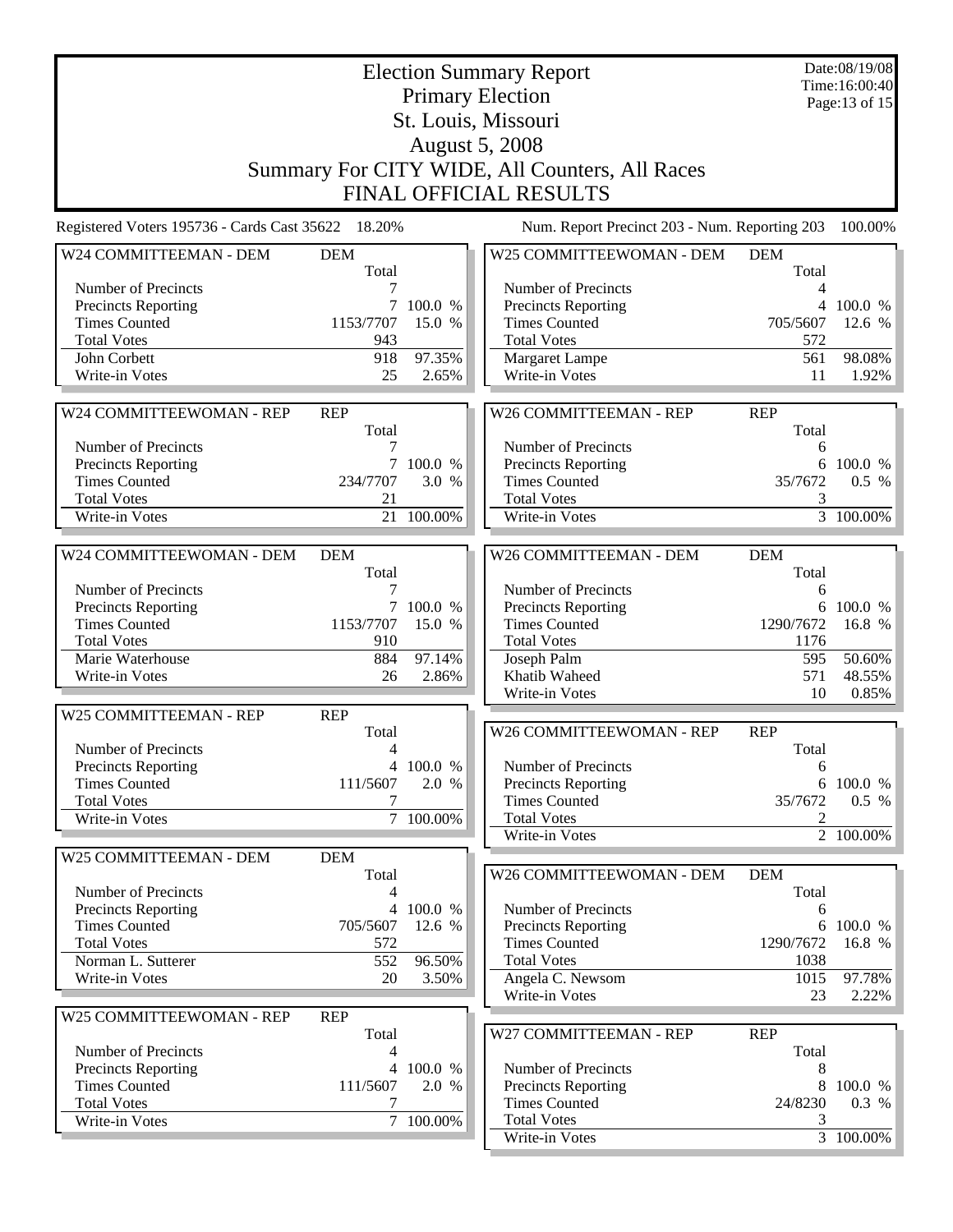| <b>Election Summary Report</b><br><b>Primary Election</b> |                     |            |                                                |                     | Date:08/19/08<br>Time:16:00:41 |  |
|-----------------------------------------------------------|---------------------|------------|------------------------------------------------|---------------------|--------------------------------|--|
|                                                           | Page: 14 of 15      |            |                                                |                     |                                |  |
|                                                           |                     |            |                                                |                     |                                |  |
|                                                           |                     |            | St. Louis, Missouri<br><b>August 5, 2008</b>   |                     |                                |  |
|                                                           |                     |            |                                                |                     |                                |  |
|                                                           |                     |            | Summary For CITY WIDE, All Counters, All Races |                     |                                |  |
|                                                           |                     |            | <b>FINAL OFFICIAL RESULTS</b>                  |                     |                                |  |
| Registered Voters 195736 - Cards Cast 35622 18.20%        |                     |            | Num. Report Precinct 203 - Num. Reporting 203  |                     | 100.00%                        |  |
|                                                           |                     |            |                                                |                     |                                |  |
| W27 COMMITTEEMAN - DEM                                    | <b>DEM</b><br>Total |            | W28 COMMITTEEWOMAN - REP                       | <b>REP</b><br>Total |                                |  |
| Number of Precincts                                       | 8                   |            | Number of Precincts                            | 10                  |                                |  |
| <b>Precincts Reporting</b>                                | 8                   | 100.0 %    | <b>Precincts Reporting</b>                     |                     | 10 100.0 %                     |  |
| <b>Times Counted</b>                                      | 1268/8230           | 15.4 %     | <b>Times Counted</b>                           | 231/7577            | 3.0 %                          |  |
| <b>Total Votes</b>                                        | 1184                |            | <b>Total Votes</b>                             | 178                 |                                |  |
| Curtis Royston, III                                       | 375                 | 31.67%     | Kim Fernandez                                  | 177                 | 99.44%                         |  |
| Chris Carter                                              | 802                 | 67.74%     | Write-in Votes                                 | 1                   | 0.56%                          |  |
| Write-in Votes                                            | 7                   | 0.59%      |                                                |                     |                                |  |
|                                                           |                     |            | W28 COMMITTEEWOMAN - DEM                       | <b>DEM</b>          |                                |  |
| W27 COMMITTEEWOMAN - REP                                  | <b>REP</b>          |            |                                                | Total               |                                |  |
|                                                           | Total               |            | Number of Precincts                            | 10                  |                                |  |
| Number of Precincts                                       | 8                   |            | <b>Precincts Reporting</b>                     |                     | 10 100.0 %                     |  |
| <b>Precincts Reporting</b>                                | 8                   | 100.0 %    | <b>Times Counted</b>                           | 1708/7577           | 22.5 %                         |  |
| <b>Times Counted</b>                                      | 24/8230             | 0.3 %      | <b>Total Votes</b>                             | 1201                |                                |  |
| <b>Total Votes</b>                                        | 2                   |            | Betul A. Ozmat                                 | 1183                | 98.50%                         |  |
| Write-in Votes                                            |                     | 2 100.00%  | Write-in Votes                                 | 18                  | 1.50%                          |  |
|                                                           |                     |            |                                                |                     |                                |  |
| W27 COMMITTEEWOMAN - DEM                                  | <b>DEM</b>          |            | <b>LIB COM MAN CITYWIDE</b>                    | <b>LIB</b>          |                                |  |
|                                                           | Total               |            |                                                | Total               |                                |  |
| Number of Precincts                                       | 8                   |            | Number of Precincts                            | 203                 |                                |  |
| <b>Precincts Reporting</b>                                | 8                   | 100.0 %    | Precincts Reporting                            |                     | 203 100.0 %                    |  |
| <b>Times Counted</b>                                      | 1268/8230           | 15.4 %     | <b>Times Counted</b>                           | 52/195736           | 0.0 %                          |  |
| <b>Total Votes</b>                                        | 1061                |            | <b>Total Votes</b>                             | 7                   |                                |  |
| Pamela R. Boyd                                            | 1046                | 98.59%     | Write-in Votes                                 |                     | $7 - 100.00\%$                 |  |
| Write-in Votes                                            | 15                  | 1.41%      |                                                |                     |                                |  |
|                                                           |                     |            | LIB COM WOMAN CITYWIDE                         | <b>LIB</b>          |                                |  |
| W28 COMMITTEEMAN - REP                                    | <b>REP</b>          |            |                                                | Total               |                                |  |
|                                                           | Total               |            | Number of Precincts                            | 203                 |                                |  |
| Number of Precincts                                       | 10                  |            | <b>Precincts Reporting</b>                     |                     | 203 100.0 %                    |  |
| <b>Precincts Reporting</b>                                |                     | 10 100.0 % | <b>Times Counted</b>                           | 52/195736           | 0.0 %                          |  |
| <b>Times Counted</b>                                      | 231/7577            | 3.0 %      | <b>Total Votes</b>                             | 5                   |                                |  |
| <b>Total Votes</b>                                        | 189                 |            | Write-in Votes                                 |                     | $\overline{5}$ 100.00%         |  |
| Z. Dwight Billingsly                                      | 187                 | 98.94%     |                                                |                     |                                |  |
| Write-in Votes                                            | 2                   | 1.06%      | GRN COM MAN ALL BUT WD22                       | <b>GRN</b>          |                                |  |
|                                                           |                     |            |                                                | Total               |                                |  |
| W28 COMMITTEEMAN - DEM                                    | <b>DEM</b>          |            | Number of Precincts                            | 196                 |                                |  |
|                                                           | Total               |            | Precincts Reporting                            |                     | 196 100.0 %                    |  |
| Number of Precincts                                       | 10                  |            | <b>Times Counted</b>                           | 21/188971           | 0.0 %                          |  |
| <b>Precincts Reporting</b>                                | 10                  | 100.0 %    | <b>Total Votes</b>                             | 1                   |                                |  |
| <b>Times Counted</b>                                      | 1708/7577           | 22.5 %     | Write-in Votes                                 |                     | 1 100.00%                      |  |
| <b>Total Votes</b>                                        | 1241                |            |                                                |                     |                                |  |
| Joe Keaveny                                               | 1215                | 97.90%     | <b>GRN COM WOMAN CITYWIDE</b>                  | <b>GRN</b>          |                                |  |
| Write-in Votes                                            | 26                  | 2.10%      |                                                | Total               |                                |  |
|                                                           |                     |            | Number of Precincts                            | 203                 |                                |  |
|                                                           |                     |            | Precincts Reporting                            |                     | 203 100.0 %                    |  |
|                                                           |                     |            | <b>Times Counted</b>                           | 22/195736           | 0.0 %                          |  |
|                                                           |                     |            | <b>Total Votes</b>                             | 4                   |                                |  |
|                                                           |                     |            | Write-in Votes                                 |                     | 4 100.00%                      |  |
|                                                           |                     |            |                                                |                     |                                |  |